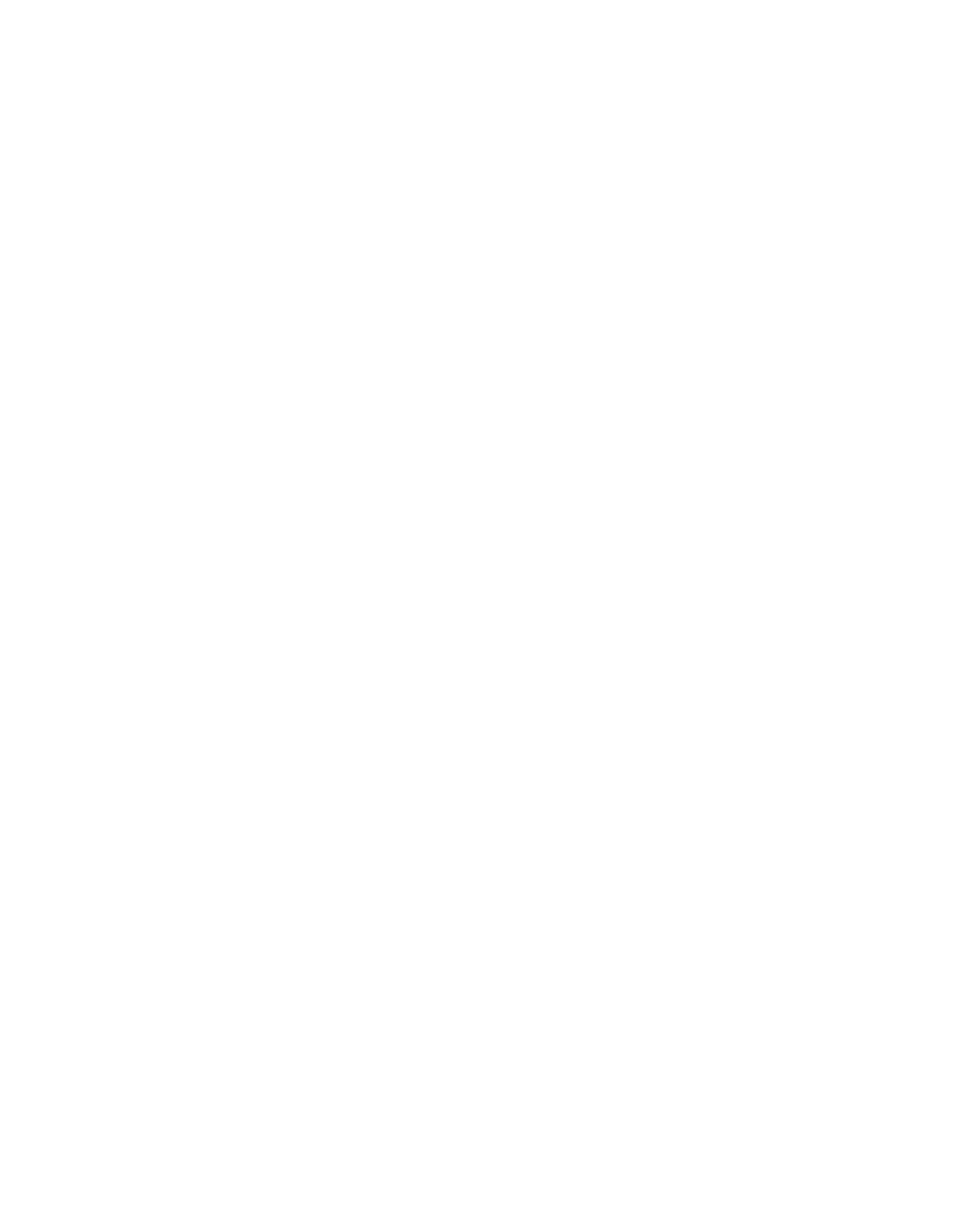# **Copyright**

All rights reserved. No part of this publication should be reproduced, stored in a retrieval system or transmitted by any form or means, electronic, mechanical, photocopying or otherwise without the prior permission of the Head of Department, Centre for Teacher Development and Action Research, Institute for Educational Development and Extension, Winneba.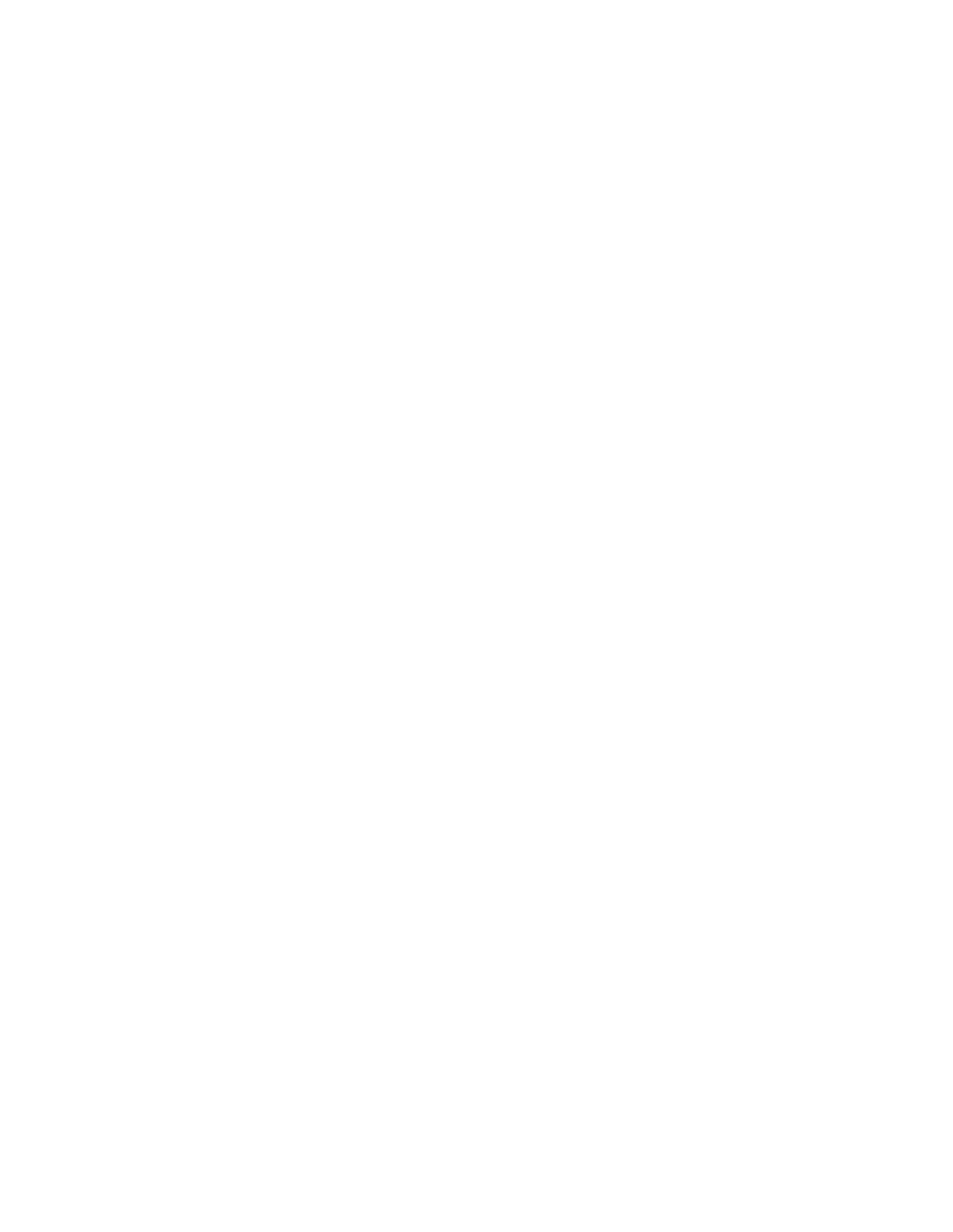# **Acknowledgements**

The course coordinator and designers, Centre for Teacher Development and Action Research , wish to thank those below for their contribution to this Internship Seminar Guide:

| Mr. E K. Asante, HOD, CETDAR                 | Dr. (Mrs.) Sally O. Essuman), SIP Coordinator |
|----------------------------------------------|-----------------------------------------------|
| Mr. E. Ofosu-Dwamena, Monitoring/Evaluation  | Mrs. Joyce Wilson-Tagoe, SIP Administrator    |
| Mr. R. Bampoh-Addo, Prin. Research Assistant | Dr. George Kankam, Dep. Director, IEDE        |

Mr. P. A. K. Amissah, SIP Consultant

Centre for Teacher Development and Action Research

Institute for Educational Development and Extension

Fax: +233-20- 8169339 E-mail: cetdar@uew.edu.gh Website: www.cetdar.iede@uew.edu.gh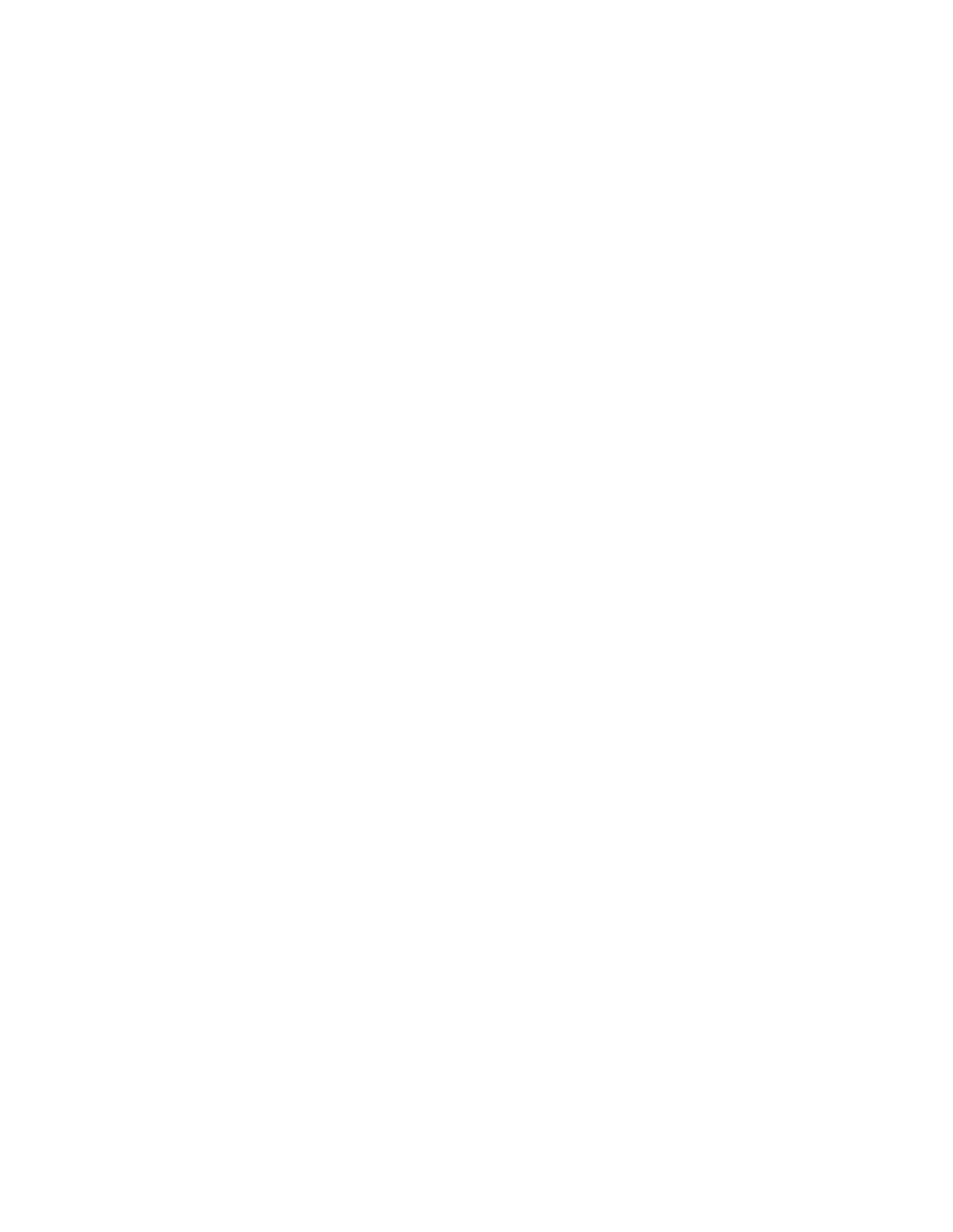# **Contents**

#### **About the Pre-Internship Seminar ....................................................................................................1**

An internship is a chance to try out a prospective career and to gain professional work experience. This is an opportunity to see if your interests match your experience. You can work with professionals and gain day to day knowledge of your field.

In view of the new demands of the Student Internship Programme (SIP), of UEW the course **On-Campus Teaching Practice** (ONCTP) has been re-organised to cover not only the development of the technical teaching skills and teaching standards, but also to provide the student teacher with an exposure to the following components of the SIP: writing a philosophy of teaching statement; reflective practice; building a student teaching portfolio; understanding UEW professional teaching standards and postinternship activities.

#### **Course overview................................................................................................................................3**

Welcome to the current practice in teacher education which has moved away from the situation where teacher education institutions see themselves as having the sole responsibility for the training of student teachers. It now relies greatly on the use of the Apprenticeship or internship model of training. in this course, internship seminar, we shall, we shall look at the folowing topics and engage ourselves in the outlined activities that follow:

- 1. Teaching philosophy
- 2. Reflective practice
- 3. Technical teaching skills and instructional strategies sessions
- 4. Technical teaching skills and instructional strategies sessions
- 5. UEW Teaching Standards and the Intern Teaching Evaluation Form
- 6. UEW Teaching Standards and the Intern Teaching Evaluation Form
- 7. Micro teaching: Assessing practice (Video clips)
- 8. Micro teaching: Students' practice & peer assessment
- 9. Micro teaching: Students' practice & peer assessment
- 10. Micro teaching: Students' practice & peer assessment
- 11. Micro teaching: Students' practice & peer assessment
- 12. Micro teaching: Students' practice & peer assessment
- 13. Student-Teaching Portfolio
- 14. Post-internship Seminar

#### **Course outcomes**

By the end of the programme you will be better able to: ................................................3

- apply and practice the principle of teaching and learning in the classroom setting and in the school context.
- develop practical understanding and appreciation of the major teachers' roles as well as the skills that are required to perform these roles.
- broaden your experiences, understanding and awareness of the realities of teaching and working in a school.
- develop an understanding of learners, and skills to respond appropriately to their needs, interests and capacities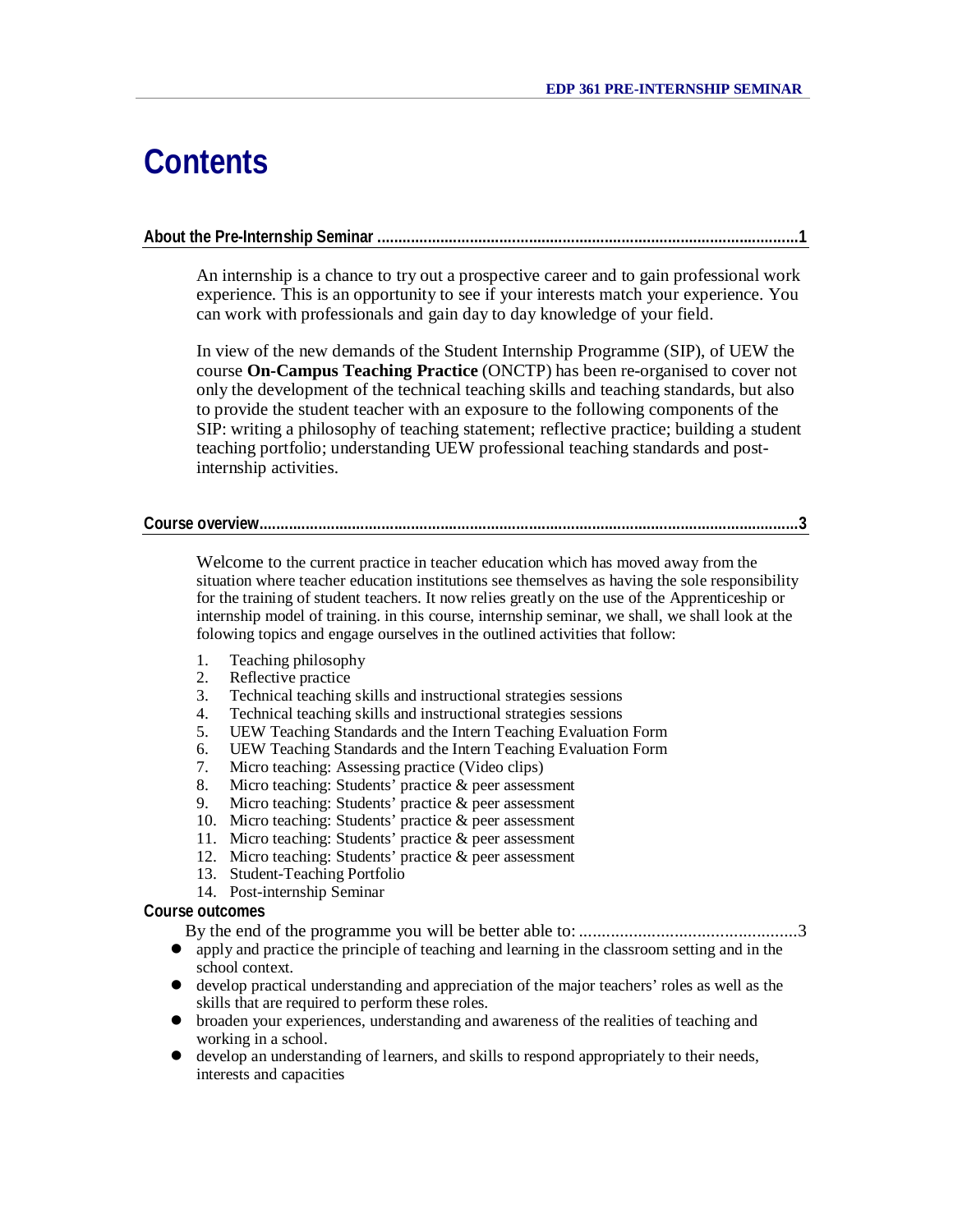

| develop skills in professional decision-making, and capacities for reflective learning and self-   |  |
|----------------------------------------------------------------------------------------------------|--|
| evaluation, and                                                                                    |  |
| develop professional attitudes and qualities of adaptability and sensitivity to the school and the |  |
|                                                                                                    |  |
|                                                                                                    |  |
|                                                                                                    |  |
|                                                                                                    |  |
| Assignments: Performance in the course will be assessed on the following basis:                    |  |
|                                                                                                    |  |
| This is an educational document that will help you with how to prepare fully for your              |  |
|                                                                                                    |  |
|                                                                                                    |  |
|                                                                                                    |  |
|                                                                                                    |  |
|                                                                                                    |  |
|                                                                                                    |  |
|                                                                                                    |  |
|                                                                                                    |  |
|                                                                                                    |  |
|                                                                                                    |  |
|                                                                                                    |  |
|                                                                                                    |  |
|                                                                                                    |  |
|                                                                                                    |  |
|                                                                                                    |  |
|                                                                                                    |  |
|                                                                                                    |  |
|                                                                                                    |  |
|                                                                                                    |  |
|                                                                                                    |  |
|                                                                                                    |  |
|                                                                                                    |  |
|                                                                                                    |  |
|                                                                                                    |  |
|                                                                                                    |  |
|                                                                                                    |  |
|                                                                                                    |  |
|                                                                                                    |  |
|                                                                                                    |  |
|                                                                                                    |  |
|                                                                                                    |  |
|                                                                                                    |  |
|                                                                                                    |  |
|                                                                                                    |  |
|                                                                                                    |  |
|                                                                                                    |  |
|                                                                                                    |  |
|                                                                                                    |  |
|                                                                                                    |  |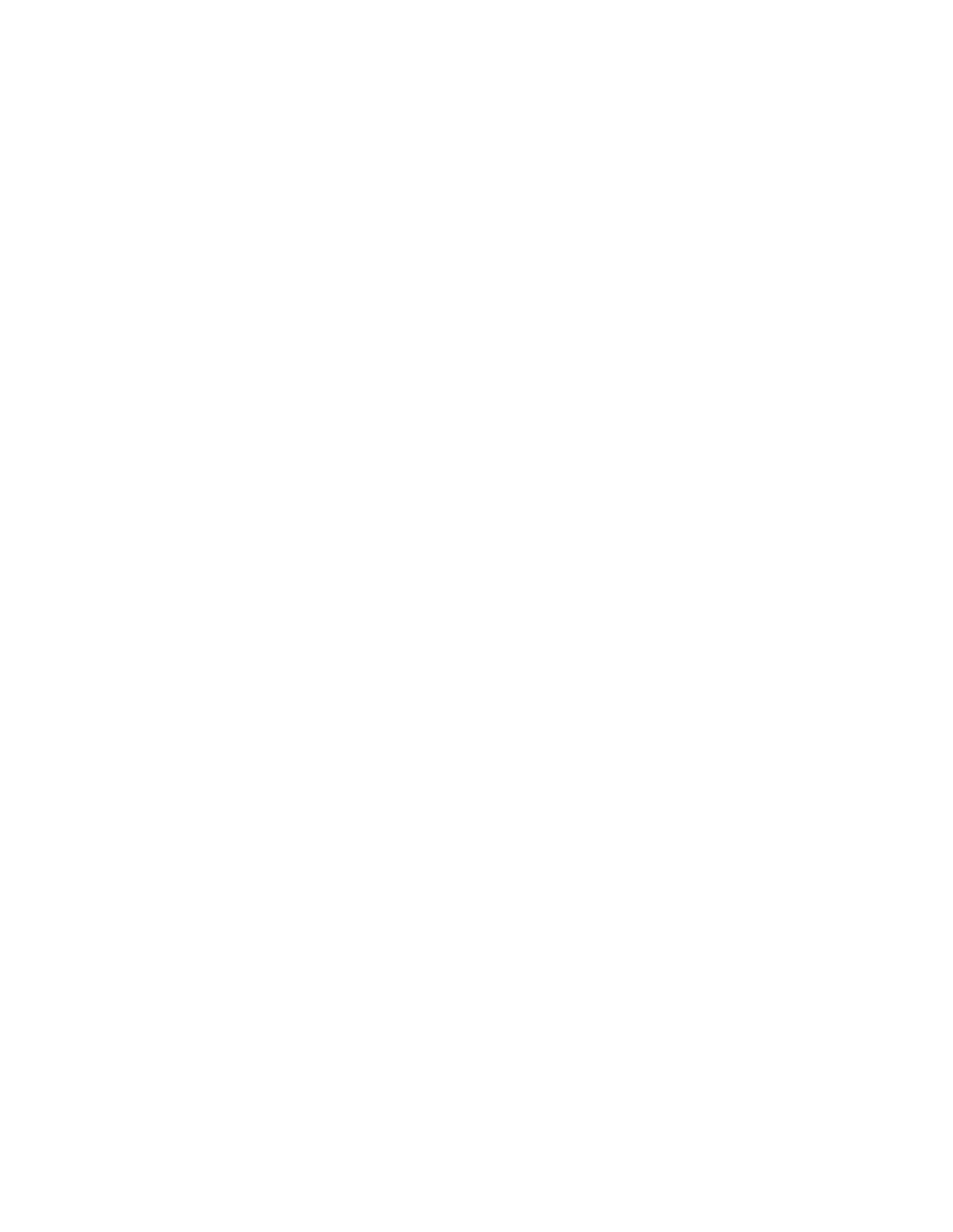

# **About the Pre-Internship Seminar**

The Pre-Internship Seminar Guide has been produced by the Centre for Teacher Development and Action Research, Institute for Educational Development and Extension. All Pre-Internship Seminar Guides produced by the Centre for Teacher Development and Action Research are structured in the same way, as outlined below.

## **How the Pre-Internship Seminar Guide is structured**

### **The course overview**

The course overview gives you a general introduction to the course. Information contained in the course overview will help you determine:

- If the course is suitable for you.
- What you will already need to know.
- What you can expect from the course.
- How much time you will need to invest to complete the course.

The overview also provides guidance on:

- **Study skills.**
- Where to get help.
- Course assignments and assessments.
- Activity icons.
- **Units.**

We strongly recommend that you read the overview *carefully* before starting your study.

### **The course content**

The course is broken down into units. Each unit comprises:

■ An introduction to the unit content.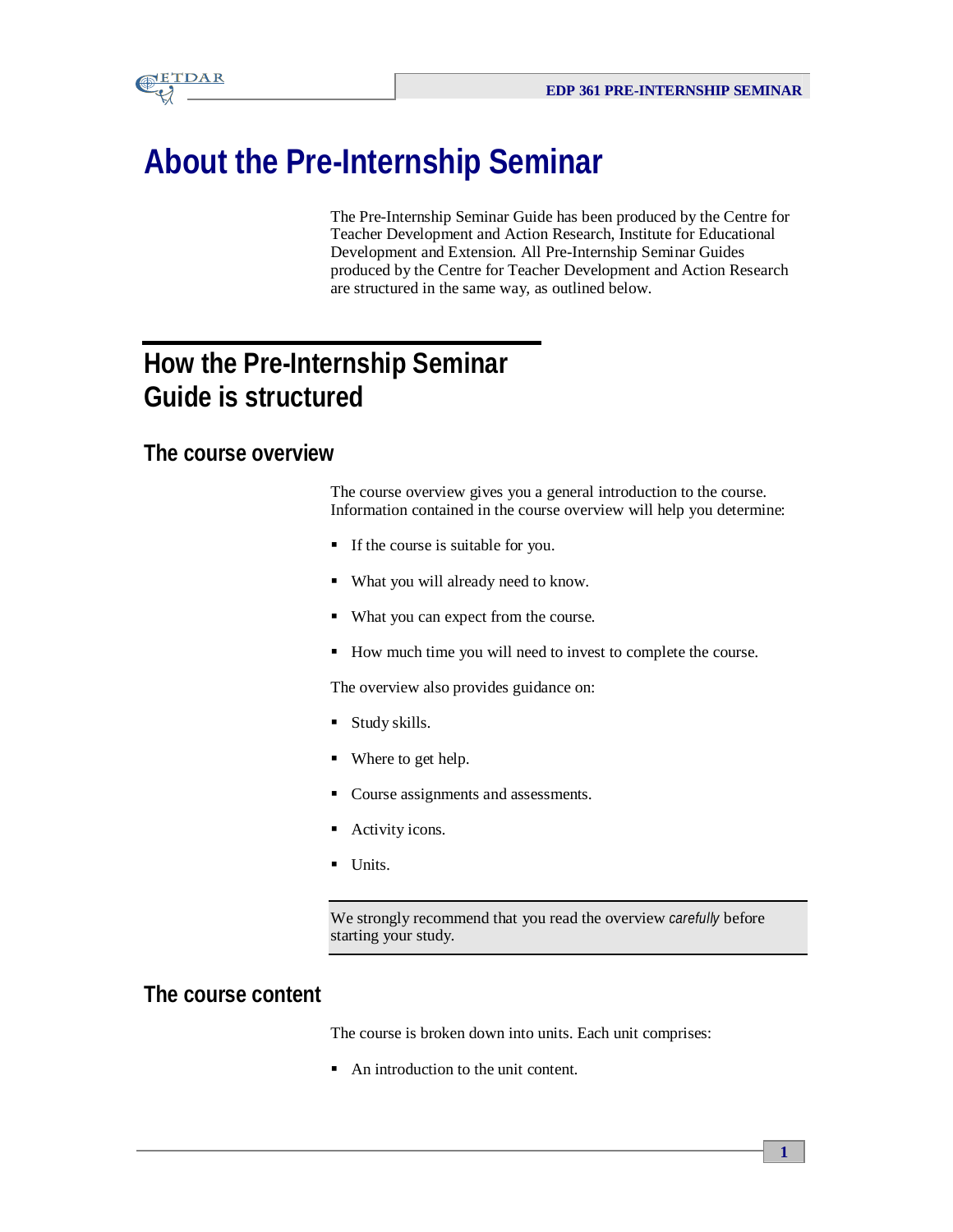

- Unit outcomes.
- New terminology.
- Core content of the unit with a variety of learning activities.
- A unit summary.
- Assignments and/or assessments, as applicable.

#### **Resources**

For those interested in learning more on this subject, we provide you with a list of additional resources at the end of each unit; these may be books, articles or web sites.

### **Your comments**

After completing the Pre-Internship Seminar Guide we would appreciate it if you would take a few moments to give us your feedback on any aspect of this course. Your feedback might include comments on:

- Course content and structure.
- Course reading materials and resources.
- Course assignments.
- Course assessments.
- Course duration.
- Course support (assigned tutors, technical help, etc.)

Your constructive feedback will help us to improve and enhance this course.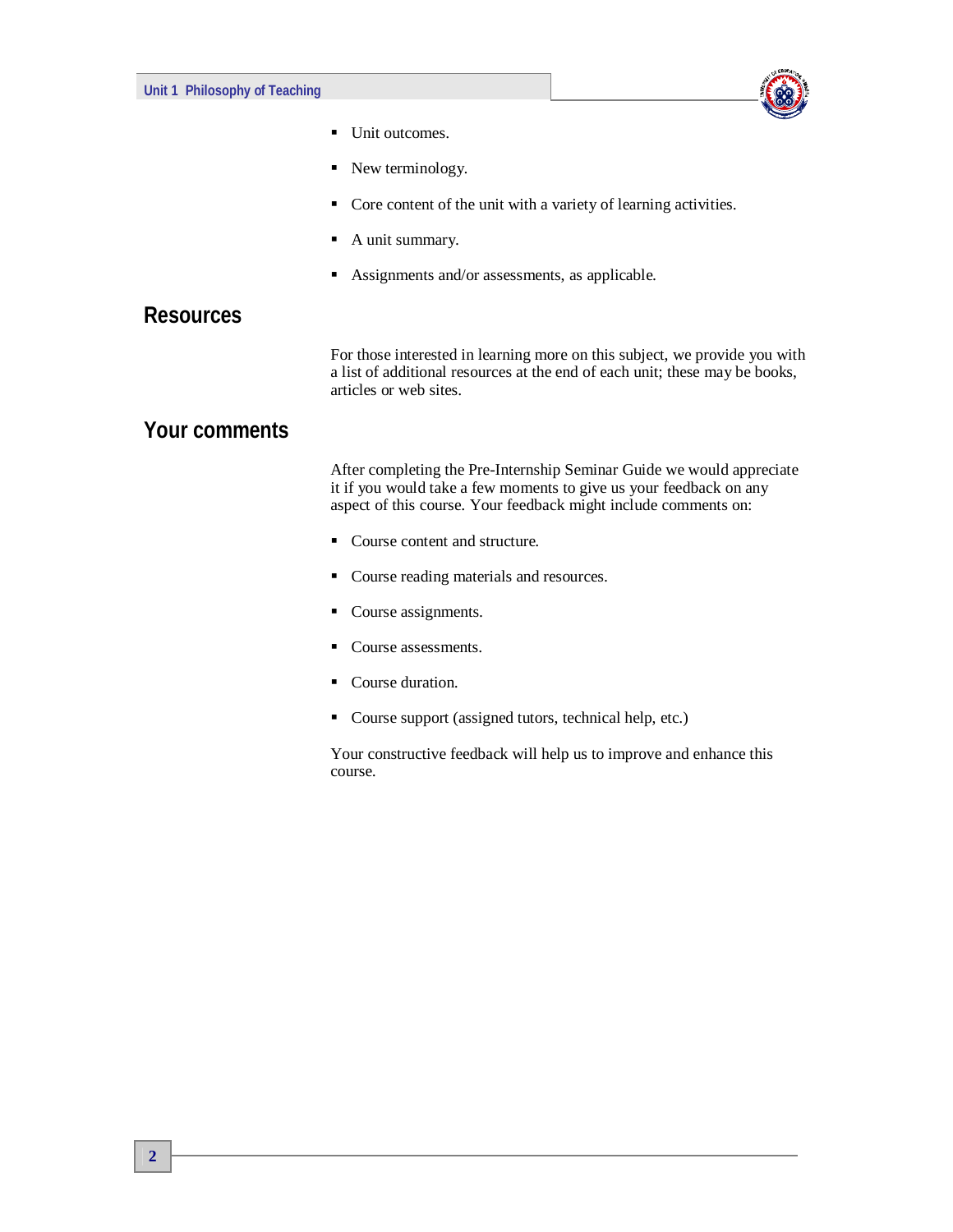

# **Course overview**

# **Welcome to the Pre-Internship Seminar Guide**

The pre-internship seminar of UEW has been re-organised to cover the development of the technical teaching skills and teaching standards and provide the student teacher with an exposure to the components of the Student Internship Programme to enable student to build on their professional competences.

## **The Internship Seminar is for you.**

This course is intended for final year students of UEW who wish to apply and practice the principle of teaching and learning in the classroom setting and in the school context and to develop professional attitudes and qualities of adaptability and sensitivity to the school and the students they teach.

All prospective final year students of UEW at any of the three campuses of UEW, namely Winneba, Kumasi and Mampong are eligible.

Students must have a cumulative UEW GPA of 2.0 or higher.

Each student may receive credit for three hours of internship seminars.

Interns must attend required internship meetings at their departments and complete a final evaluation of their internship experience to receive credit.

## **Course outcomes**

Upon successful completion of the Internship Seminar programme you will be able to move smoothly through the transition from campus to classroom. It is a new way to serve members and guarantee instructional quality and can represent the difference between success and failure.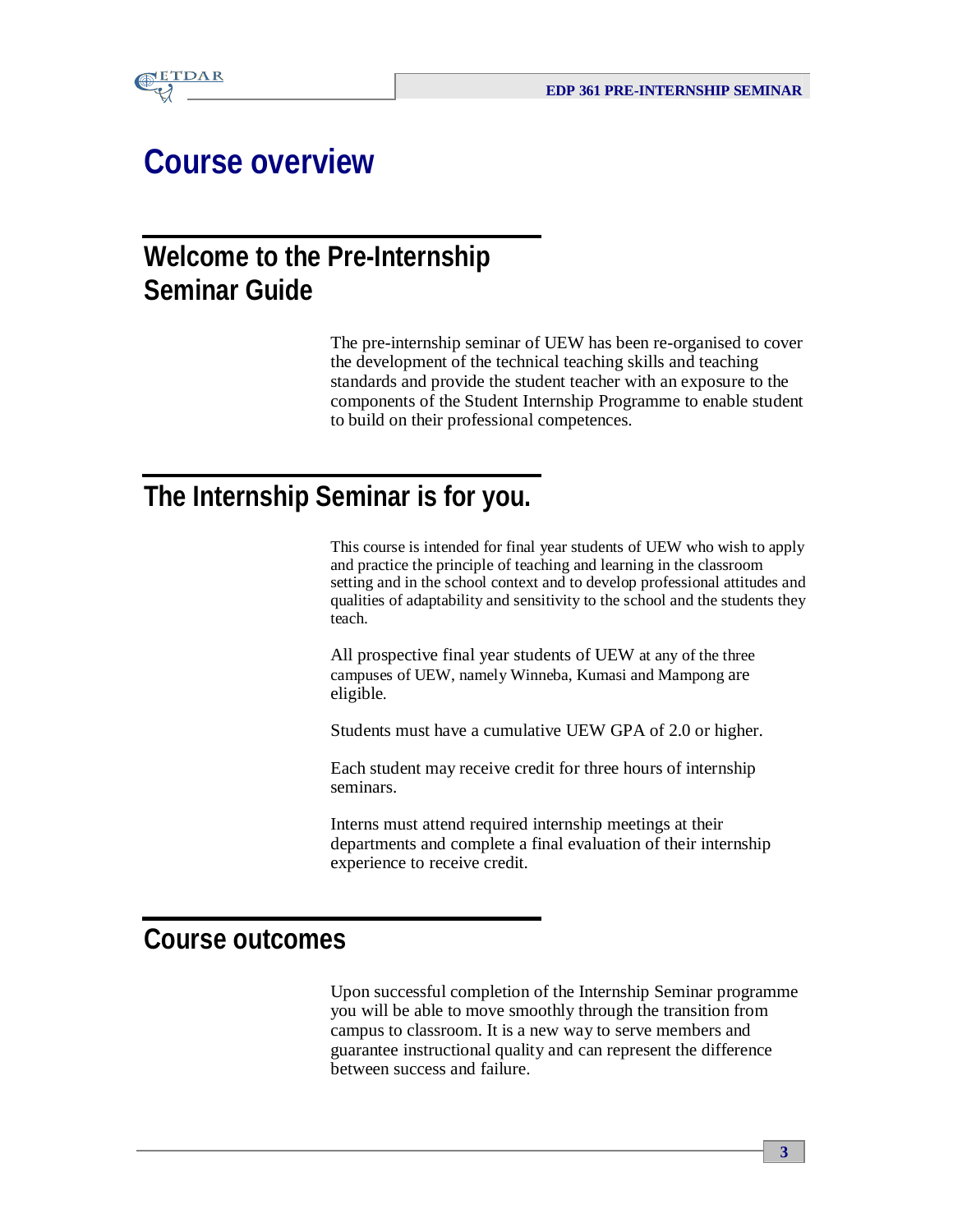#### **Unit 1 Philosophy of Teaching**



**Outcomes**

Other benefits include



- assistance in the development of key competencies of studentteachers joining the profession;
- $\checkmark$  helps to induct student-teachers into the school environment;
- assists in identifying potential good teachers for recruitment; and
- $\checkmark$  helps to enhance exchange of new skills, ideas and methodology of teaching

# **Timeframe**



**How long?**

The duration of this course is 14 weeks.

Formal study time required is three hours.

Individual self-study time expected/recommended is three hours.]

# **Study skills**



As an adult learner your approach to learning will be different to that from your school days: you will choose what you want to study, you will have professional and/or personal motivation for doing so and you will most likely be fitting your study activities around other professional or domestic responsibilities.

Essentially you will be taking control of your learning environment. As a consequence, you will need to consider performance issues related to time management, goal setting, stress management, etc. Perhaps you will also need to reacquaint yourself in areas such as essay planning, coping with exams and using the web as a learning resource.

Your most significant considerations will be *time* and *space* i.e. the time you dedicate to your learning and the environment in which you engage in that learning.

We recommend that you take time now—before starting your selfstudy—to familiarize yourself with these issues. There are a number of excellent resources on the web. A few suggested links are: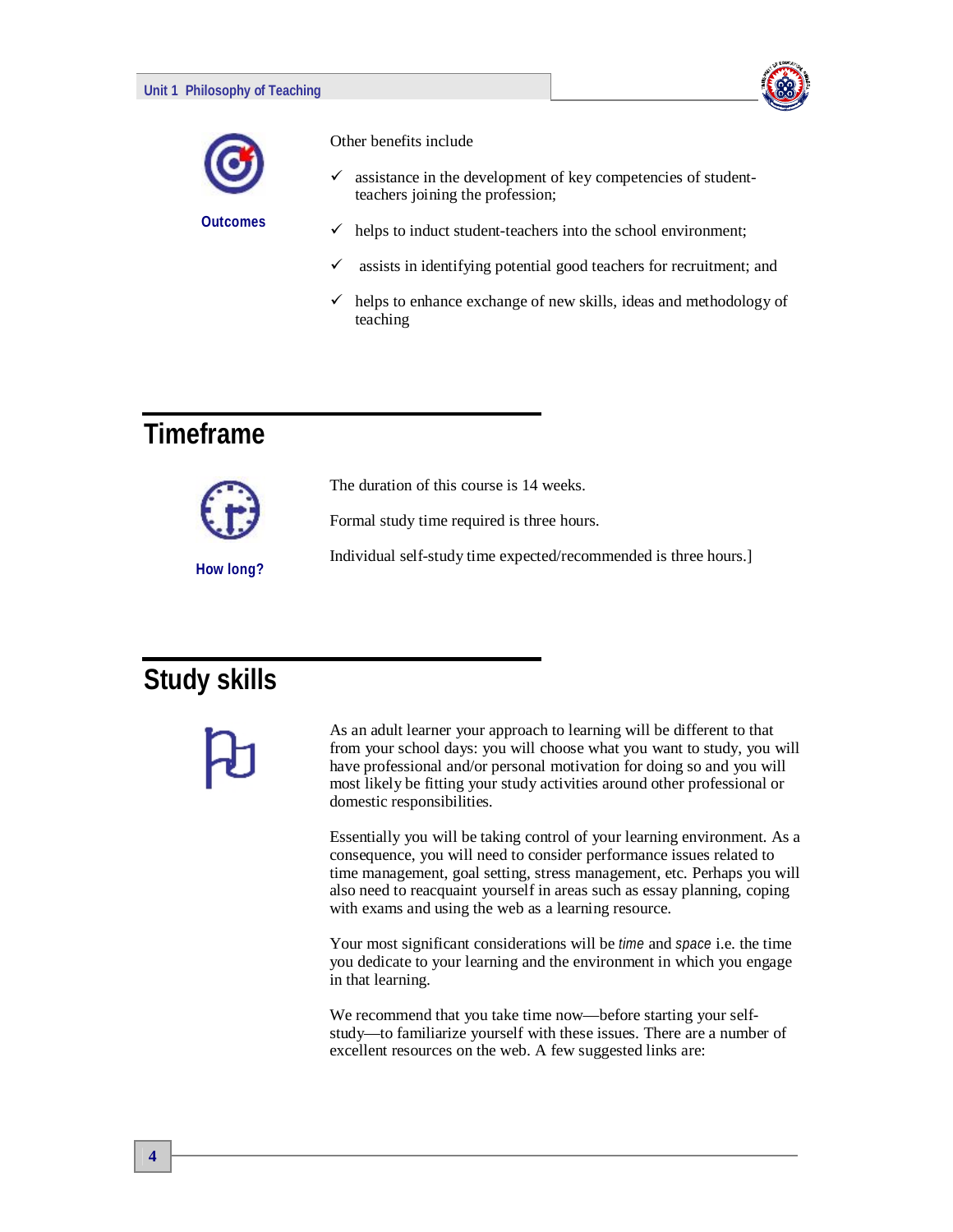

#### ■ http://www.how-to-study.com/

The "How to study" web site is dedicated to study skills resources. You will find links to study preparation (a list of nine essentials for a good study place), taking notes, strategies for reading text books, using reference sources, test anxiety.

http://www.ucc.vt.edu/stdysk/stdyhlp.html

This is the web site of the Virginia Tech, Division of Student Affairs. You will find links to time scheduling (including a "where does time go?" link), a study skill checklist, basic concentration techniques, control of the study environment, note taking, how to read essays for analysis, memory skills ("remembering").

http://www.howtostudy.org/resources.php

Another "How to study" web site with useful links to time management, efficient reading, questioning/listening/observing skills, getting the most out of doing ("hands-on" learning), memory building, tips for staying motivated, developing a learning plan.

The above links are our suggestions to start you on your way. At the time of writing these web links were active. If you want to look for more go to www.google.com and type "self-study basics", "self-study tips", "selfstudy skills" or similar.

# **Need help?**



**Help**

Course website address(es) are given at the end of each unit.

There are four course instructors. You may contact your department's SIP representative for details about the instructor assigned to your department. Meanwhile you can get in touch with any of the following persons at CETDAR [click]. You may call 233-20-8169339.

There is a teaching assistant for your routine enquiries. You can locate the one in the Pecku Building, Room 202. Or call 233-20-8169339

For your technical issues (computer problems, website access, etc.) contact Eric Ofosu-Dwamena on 233-20-8169339 in room 202, Pecku Building, North Campus, on this web address erick2gh@yahoo.com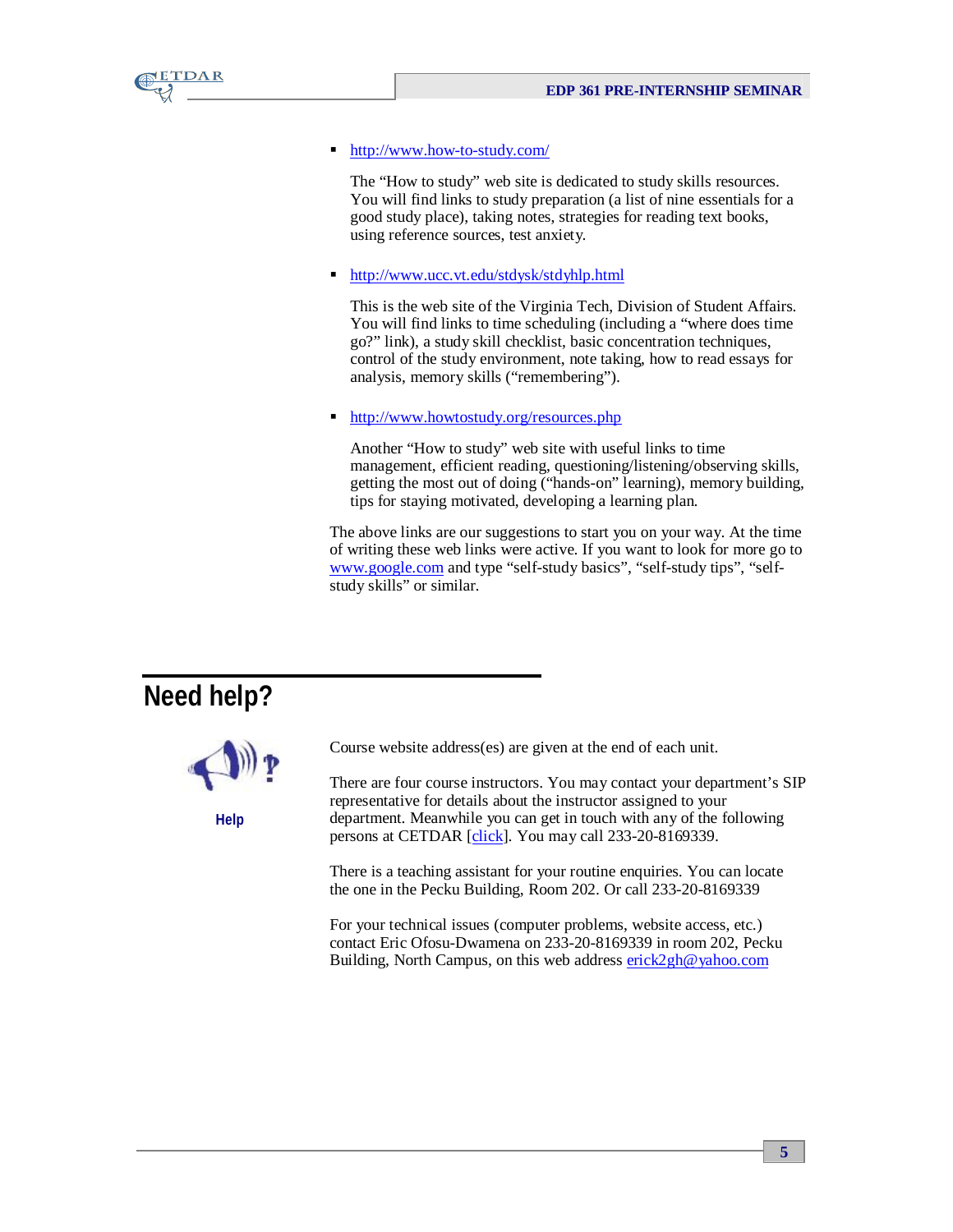

# **Assignments**



There are assignments for each unit.

Students will submit three assignments.

All assignments should be submitted to the course coordinator of SIP.

Specific dates will be given for the submission of assignment through the following link. www.eod.SIP\_internship\_assignments

Assignments should be completed in the order in which they are given.]

# **Assessments**

|                    | There will be three assessments in this course.                                 |
|--------------------|---------------------------------------------------------------------------------|
|                    | There will be two assessments                                                   |
| <b>Assessments</b> | The assessments will take place at the completion of four consecutive<br>units. |
|                    | The assessments will vary in duration, but not more than 30 minutes.            |
|                    | Learners will be allowed to complete the assessment(s) in 30 minutes.           |
|                    | Teacher will mark the assessment(s) within a week.                              |
|                    |                                                                                 |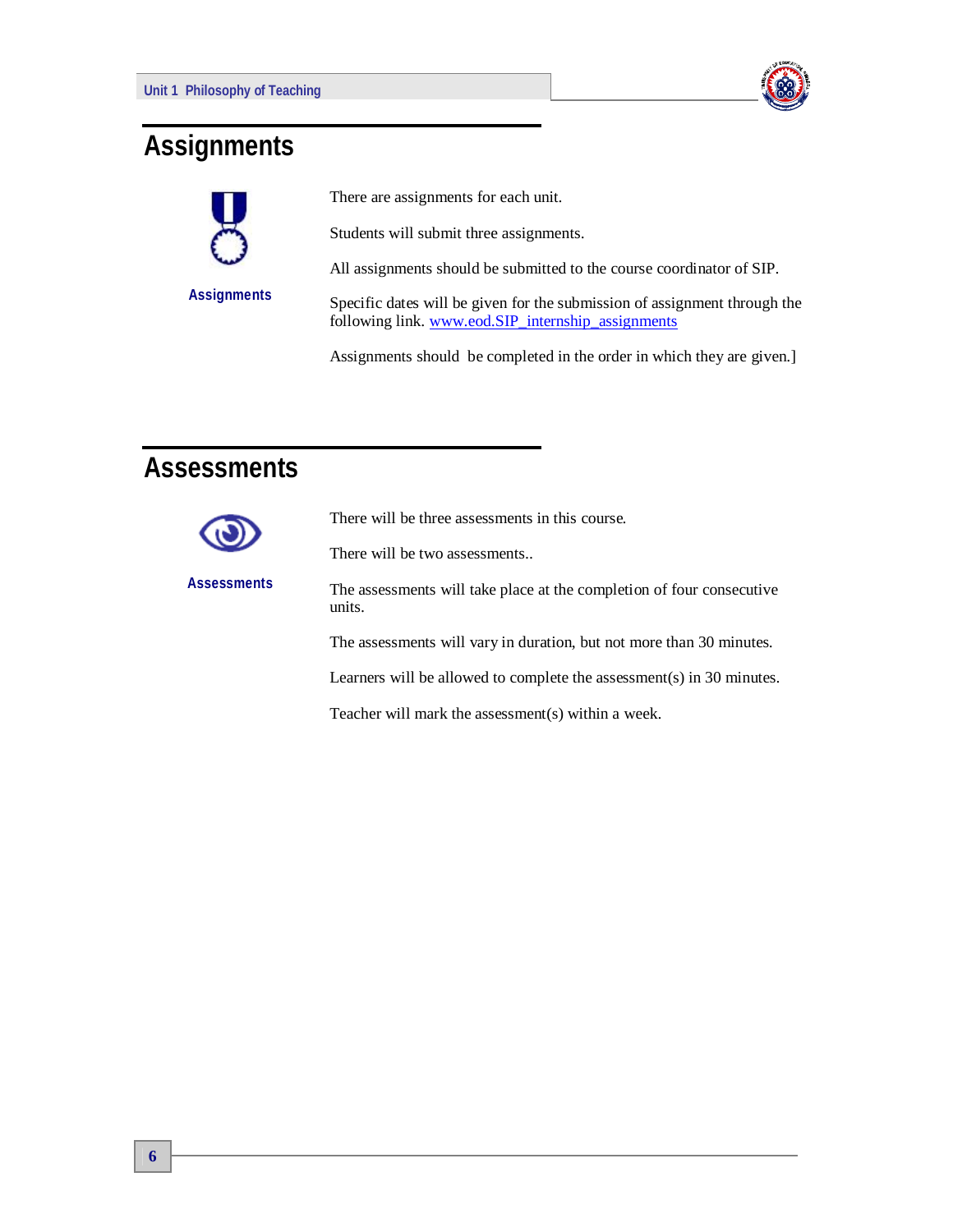

# **Getting around this Internship Seminar Guide**

# **Margin icons**

While working through this Internship Seminar Guide you will notice the frequent use of margin icons. These icons serve to "signpost" a particular piece of text, a new task or change in activity; they have been included to help you to find your way around this Internship Seminar Guide.

A complete icon set is shown below. We suggest that you familiarize yourself with the icons and their meaning before starting your study.

| $\boldsymbol{\chi}$ |                       |                   |                     |
|---------------------|-----------------------|-------------------|---------------------|
| <b>Activity</b>     | <b>Assessment</b>     | <b>Assignment</b> | <b>Case study</b>   |
|                     |                       |                   |                     |
| <b>Discussion</b>   | <b>Group activity</b> | <b>Help</b>       | Note it!            |
|                     |                       |                   |                     |
| <b>Outcomes</b>     | <b>Reading</b>        | <b>Reflection</b> | <b>Study skills</b> |
|                     | ABC                   |                   |                     |
| <b>Summary</b>      | <b>Terminology</b>    | <b>Time</b>       | <b>Tip</b>          |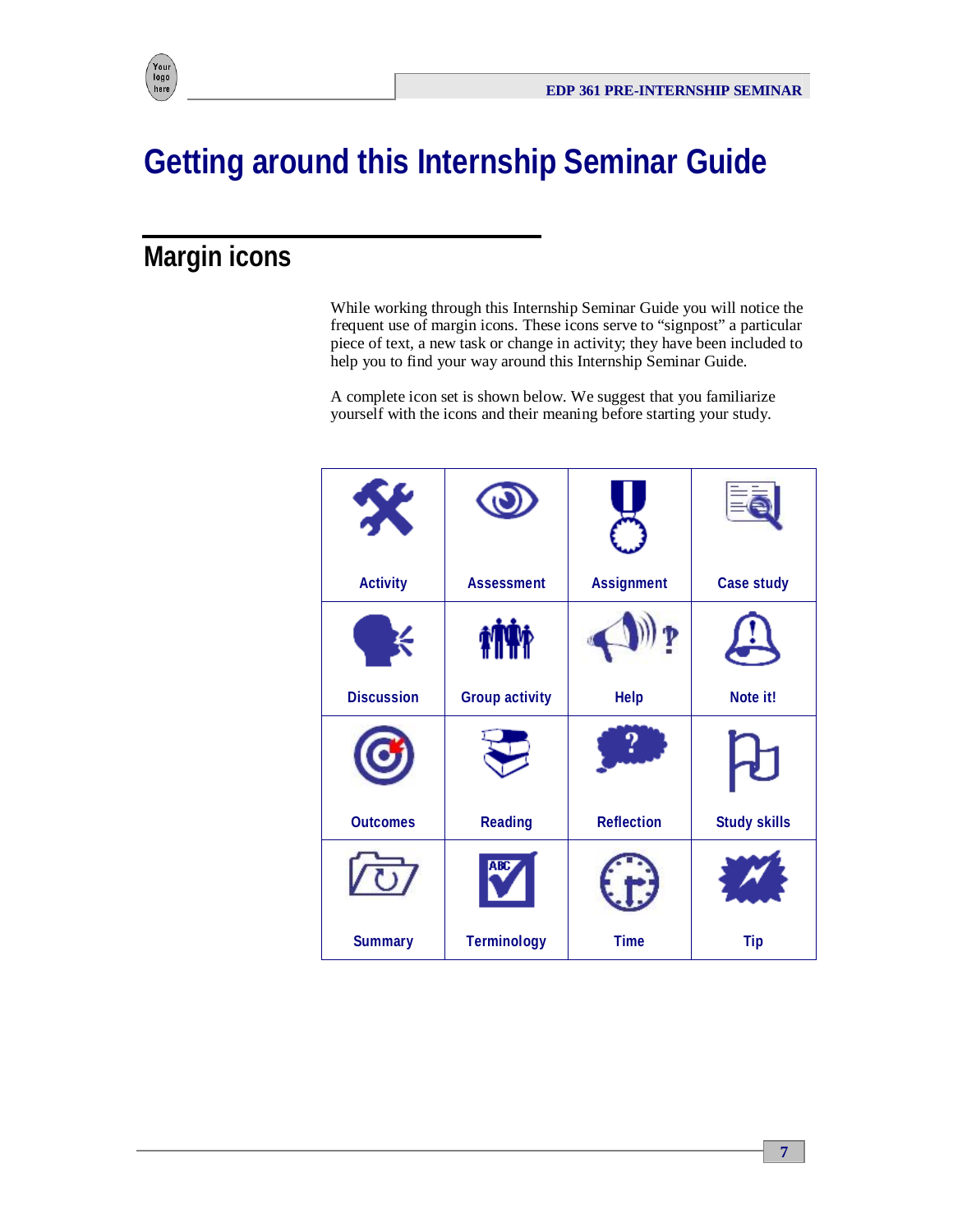

# **Unit 1**

# **Teaching Philosophy**

## **Introduction**

Writing a statement of teaching philosophy is a cornerstone of reflective practice in teaching and learning. Every teacher who enters a classroom or other teaching situation has a philosophical framework (a teaching philosophy) that guides their practice. In this guide you will find a set of useful suggestions for developing such a statement. It is neither comprehensive, prescriptive, nor the last word. Indeed, a statement of teaching philosophy is an extremely personal text, and it should reflect and represent its writer as an individual. It is hoped that these guidelines and suggestions will help you to organize your thinking in useful and strategic ways.



#### **Objectives:**

Upon completion of this unit you will be able to:

- 1. interpret the concept and purpose of philosophy of teaching.
- 2. to develop and write your philosophy of teaching statements.
- 3. change the integral aspects of your pedagogy, and
- 4. identify the benefits that result from practical engagements with your philosophy in the classroom.

**Outcomes**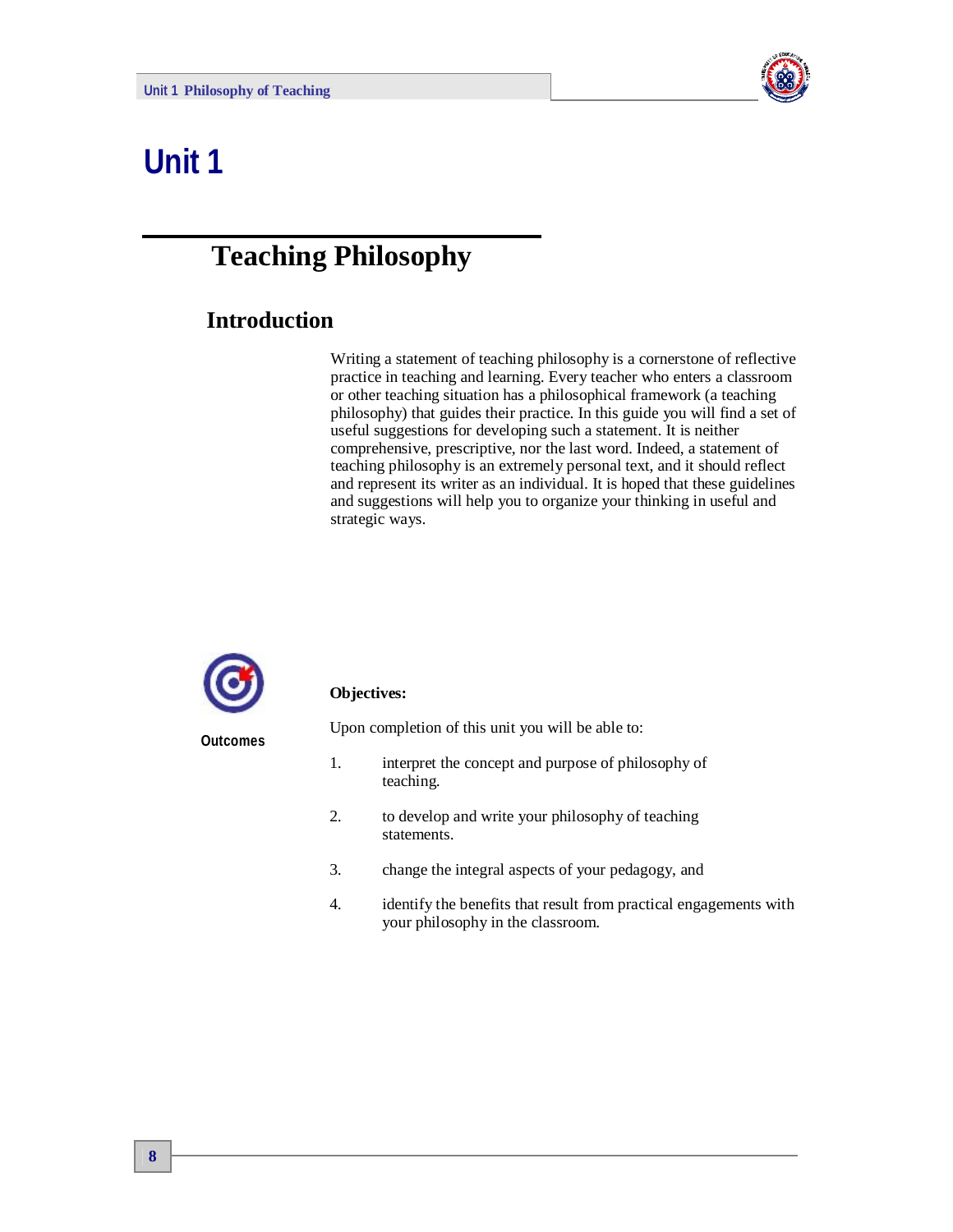#### **EDP 361 PRE-INTERNSHIP SEMINAR**

| ı. |
|----|
|    |

**Terminology**

| Teaching          | What is taught; doctrine. Training                                                           |
|-------------------|----------------------------------------------------------------------------------------------|
| philosophy        | personal rule of life                                                                        |
| reflection        | idea arising in the mind; comment, consideration                                             |
| components        | part of a larger whole, being part of a larger whole                                         |
| conceptualisation | form a concept or idea of                                                                    |
| accommodate       | adapt, harmonize, reconcile (must accommodate<br>himself to new ideas)                       |
| experience        | event or activity participated in or observed                                                |
| metaphor          | application of a name or description to something<br>to which it is not literally applicable |

### **Concept and purpose of Philosophy of Teaching**

#### **What is a Teaching Philosophy?**

"Teaching philosophy" as a phrase, has a wide variety of meanings. For our purpose, teaching philosophy is a reflection of your personal teaching beliefs and values. It is a statement of **what** you believe about teaching and learning, **why** you hold these beliefs, and **how** these beliefs and values have shaped your career path as a teacher, or **how** you implement these beliefs and values in the classroom.

#### **What is the Purpose of Developing a Philosophy of Teaching?**

The teaching statement gives you a starting point to:

- Examine your teaching practices
- Share your ideas with others and
- Monitor the progress of your own development as a teacher

### **Major Components of a Philosophy of Teaching Statement**

A written teaching philosophy can be broken down into the following components, accompanied by a set of appropriate questions to help direct your thinking.

#### **Conceptualisation of learning (How do you think learning occurs?)**

Ask yourself such questions as:

- What do we mean by learning?
- What happens in a learning situation?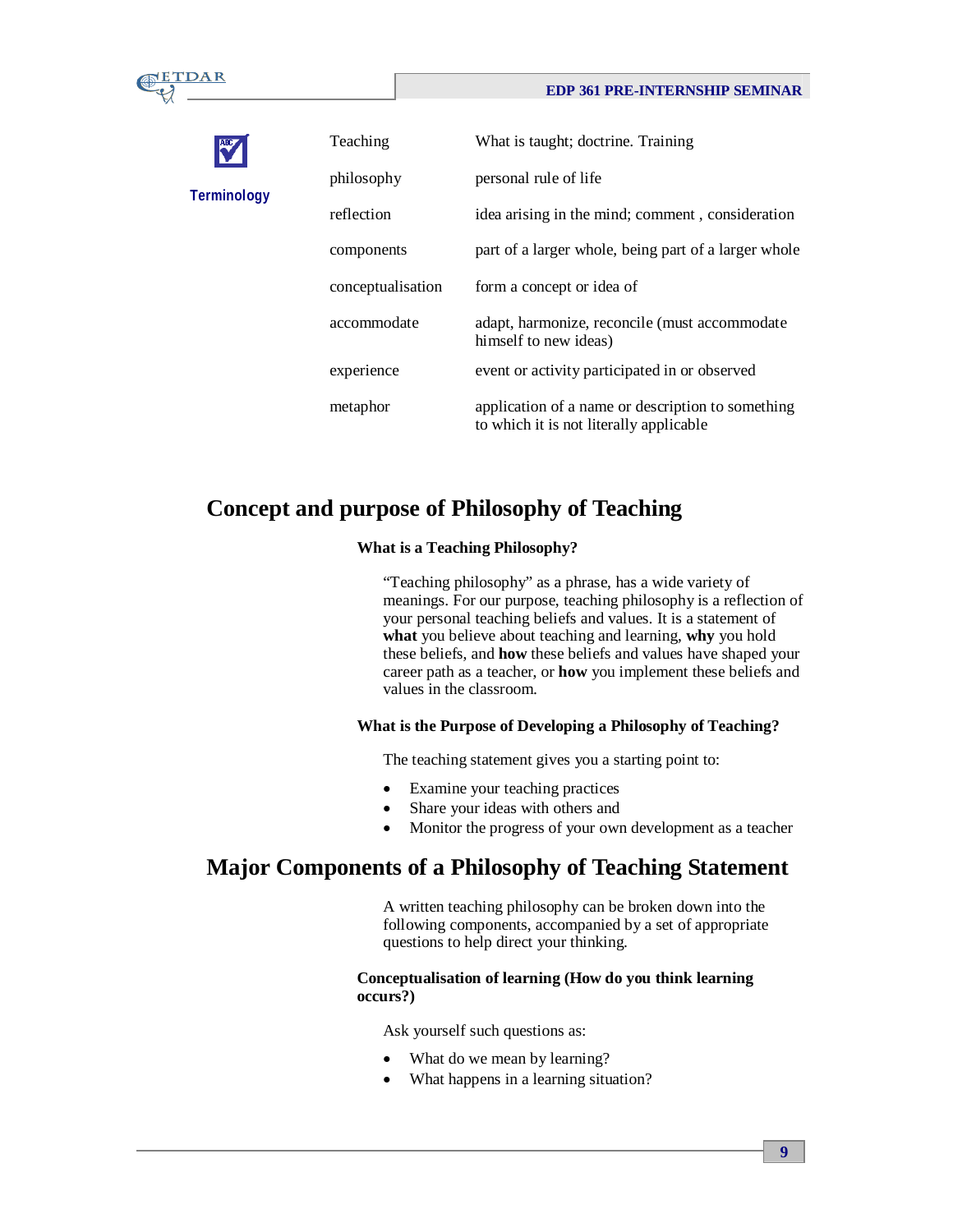

Many people find it useful to think of a metaphor that can capture the spirit of a successful learning experience. For example:

- Are students empty vessels into which teachers pour wellorganised information?
- Are students members of a learning team where teachers are the coaches?

Always add a sentence or two to explain your metaphor so that readers get the sense of what you mean.

#### **Conceptualisation of teaching (What do you mean by teaching?)**

What role(s) do you see yourself playing as a teacher in the teaching-learning process?

Ask yourself questions such as:

- What do we mean by teaching?
- How do I facilitate this process as a teacher?

Here too, you can use the metaphor format, but a common practice is a more direct description of the nature of a teacher with respect to motivating and facilitating learning. Along with the questions above, you may also address such issues as how to challenge students intellectually and support them academically. You may also state how you can respond to different learning styles and support students who are frustrated, and accommodate different abilities.

#### **Goals (what can a student get out of your subject?)**

This section is a description of what skills you expect your students to obtain as the results of learning. You m ay address such questions as:

- What goals do you have for your class in the specific subject matter?
- What is the rationale behind the goals?
- What goals do you have for your class as learners in general?
- What kind of activities do you try to introduce in class in order to reach the goals?

For instance, you can describe how you expect students to learn not only the content, but also skills such as critical thinking, problem solving, and effective communication.

#### **Implementation of the philosophy (how do you plan to accomplish your goals?)**

This component illustrates how your concepts about teaching and learning and goals for students are transformed into classroom activities. What activities, assignments, and projects do you implement in the teaching-learning process? These may include the application of either child-centred or teacher-centred methods.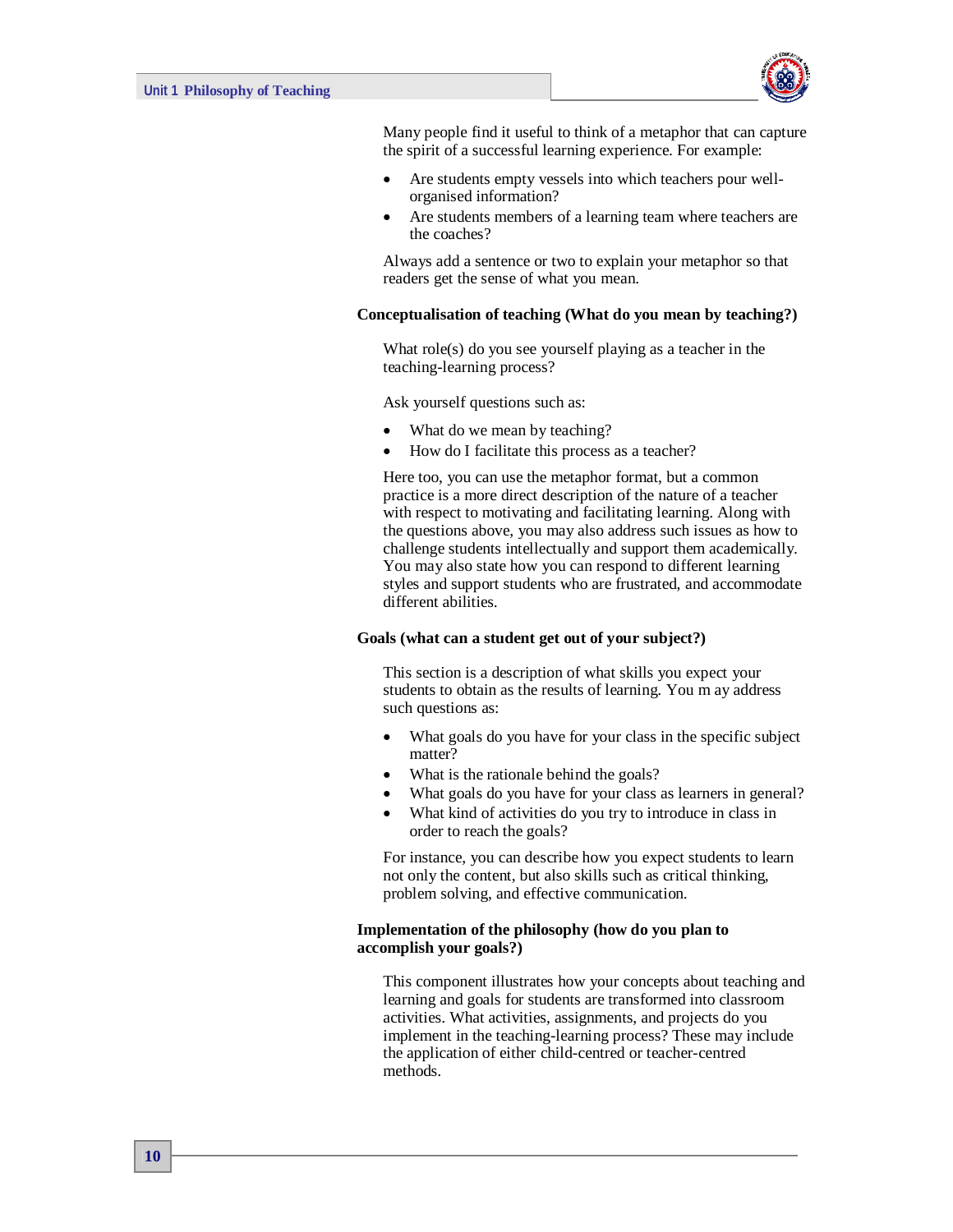

#### **Professional growth plan (What goals have you set for yourself as a teacher?)**

- What goals have you set for yourself as a teacher?
- How do you accomplish these goals?

You can illustrate how you have professionally grown over the years, what challenges exist at the present, what long-term development goals you have projected, and what you will do to reach these goals.

### **Developing and writing Philosophy of Teaching statements**

#### **What is the Structure of a Philosophy of Teaching Statement?**

There is no consensus about the structure and content of a teaching philosophy statement. The way in which it is structured and worded is individual. However, by examining the literature on teaching philosophies and analyzing a large number of statements that are available the following guidelines are suggested:

A statement of teaching philosophy should be:

- Brief, 1 -2 pages long
- A personal narrative; first person narrative is generally appropriate; most statements avoid technical terms; the general rule is that you should write the statement with the audience in mind.
- Evidence of your sincerely held beliefs
- Representative of your experience and practice

#### **Read samples of Teaching Philosophies**

http://www.usask.ca/gmcte/portfolios/parts.php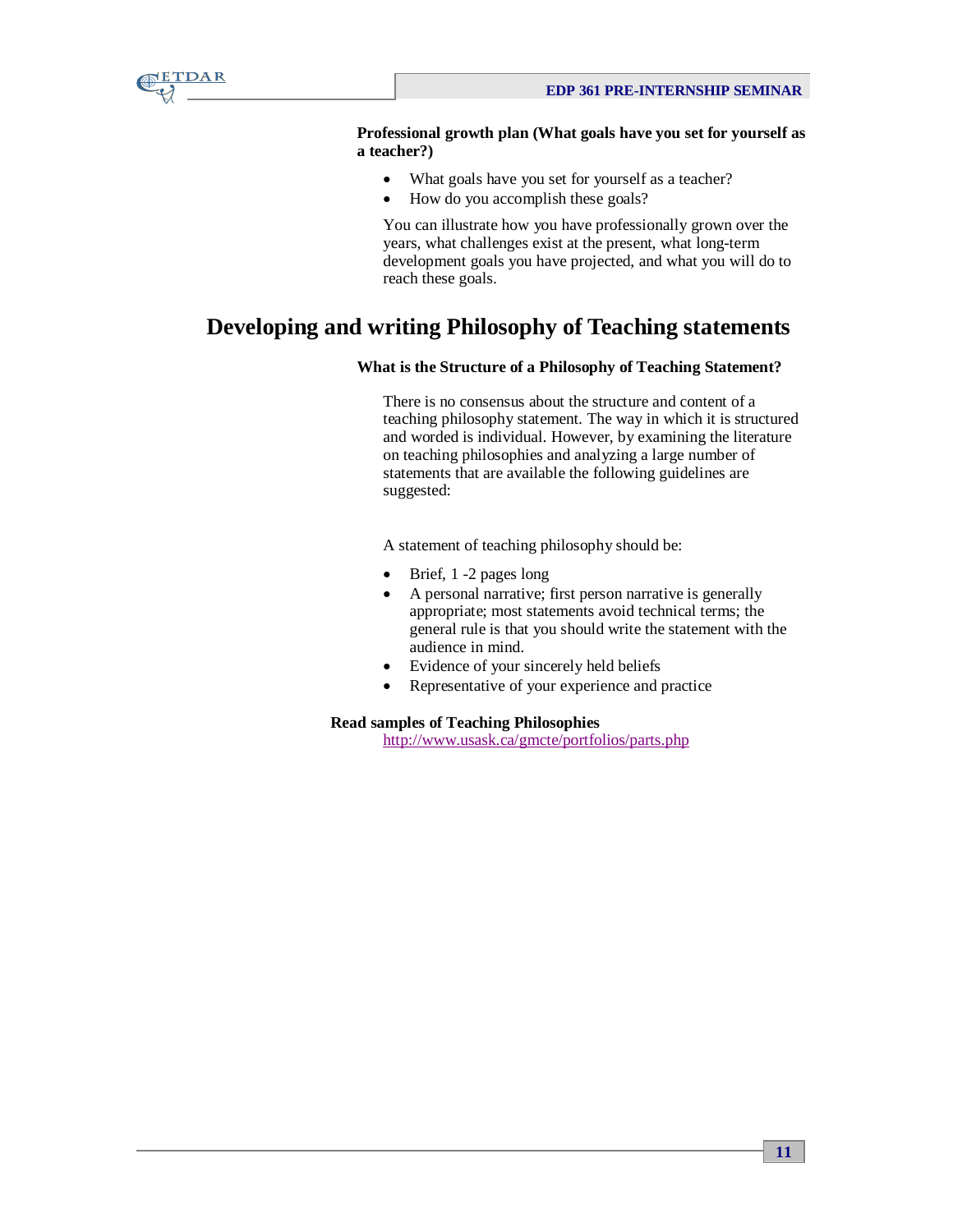#### **Unit 1 Philosophy of Teaching**





**Summary**

In this unit you learned what a teaching philosophy is, the purpose of developing a philosophy of teaching, the major components of a philosophy of teaching statement, conceptualising learning, conceptualising teaching, what you can get out of your subject, implementing the philosophy, your professional growth plan and the structure of a philosophy of teaching statement.

You have come to realise that statements of teaching philosophy stimulate personal reflection in a process that can yield professional growth and achievement, as you examine whether your actions inside and outside the classroom match your beliefs about teaching. Reflecting and articulating beliefs through writing is a powerful process that takes time and commitment. When you write these statements to guide your teaching, it can open school-wide discussions that lead to common understanding of teaching expectations, as well as innovative teaching. Overall, the process holds the promise of affecting the valuation and role of teaching in all educational institutions.

## **Assignment**

What constitutes a teaching philosophy? (3 statements)

Of what use is a teaching philosophy (3 statements)

Three things that happen in the learning situations

**Assignment**

Produce three statements of teaching philosophy.

READ: Goodyear, G. E. & Allchin, D. (1998). Statement of teaching philosophy. *To Improve the Academy 17*, 103-22. Stillwater, OK: New Forums Press.

www.usc.edu/programs/cet/private/pdfs/statements\_of\_**teaching**\_phil.pdf

www.lll.hawaii.edu/sltcc/tipps/**philosophy**.html

http://ftad.osu.edu/portfolio/philosophy/Phil\_guidance.html

## **Assessment**



Assess students through active participation and involvement in class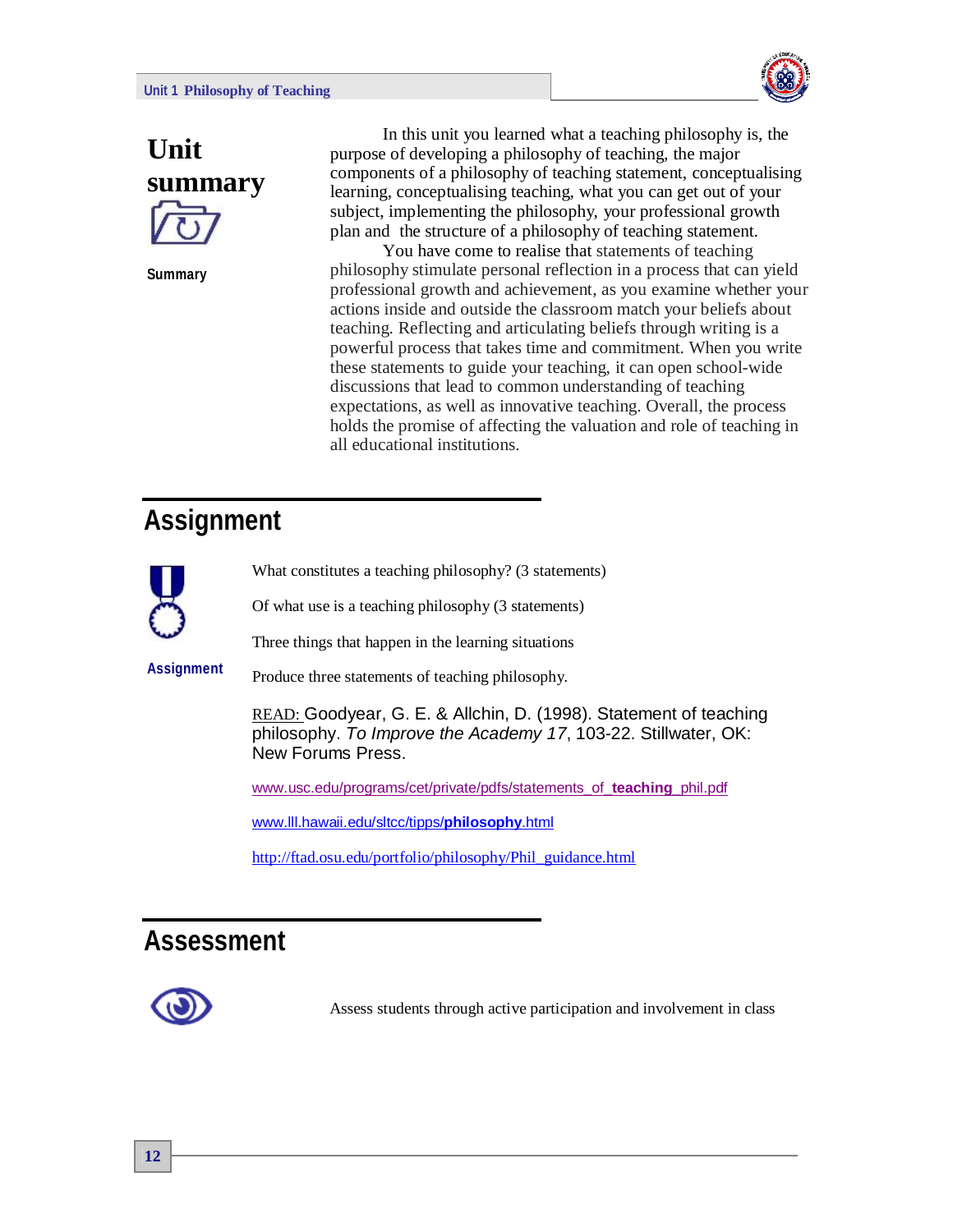

# **Unit 2**

# **Reflective Practice**

### **Introduction**

The University of Education, Winneba is committed to the concept of the teacher as a thoughtful decision maker, applying knowledge gained from both practice and theory towards the ongoing improvement of teaching and learning.

Upon completion of this unit you will be able to:



**Outcomes**

your own practice. reflect on all aspects of your performance, appreciating what was good and bad, and to look forward to what you can do next time

explain the concept of reflective practice to enable you reflect on

to improve your performance. encourage yourself to maintain your teaching strengths and to build upon them



**Terminology**

| concept      | general notion; abstract idea                                                                                                                                        |
|--------------|----------------------------------------------------------------------------------------------------------------------------------------------------------------------|
| event        | thing that happens                                                                                                                                                   |
| strengths    | positive attribute.                                                                                                                                                  |
| strategy ies | long-term plan                                                                                                                                                       |
| experience   | observation of or practical acquaintance with facts or<br>events; knowledge or skill resulting from this. Event or<br>activity participated in or observed; know-how |
| behaviour    | performance, actions, deeds                                                                                                                                          |
| professional | engaged in a specified activity as one's main paid<br>occupation; expert; skilled; trained                                                                           |
| application  | formal request; submission; purpose                                                                                                                                  |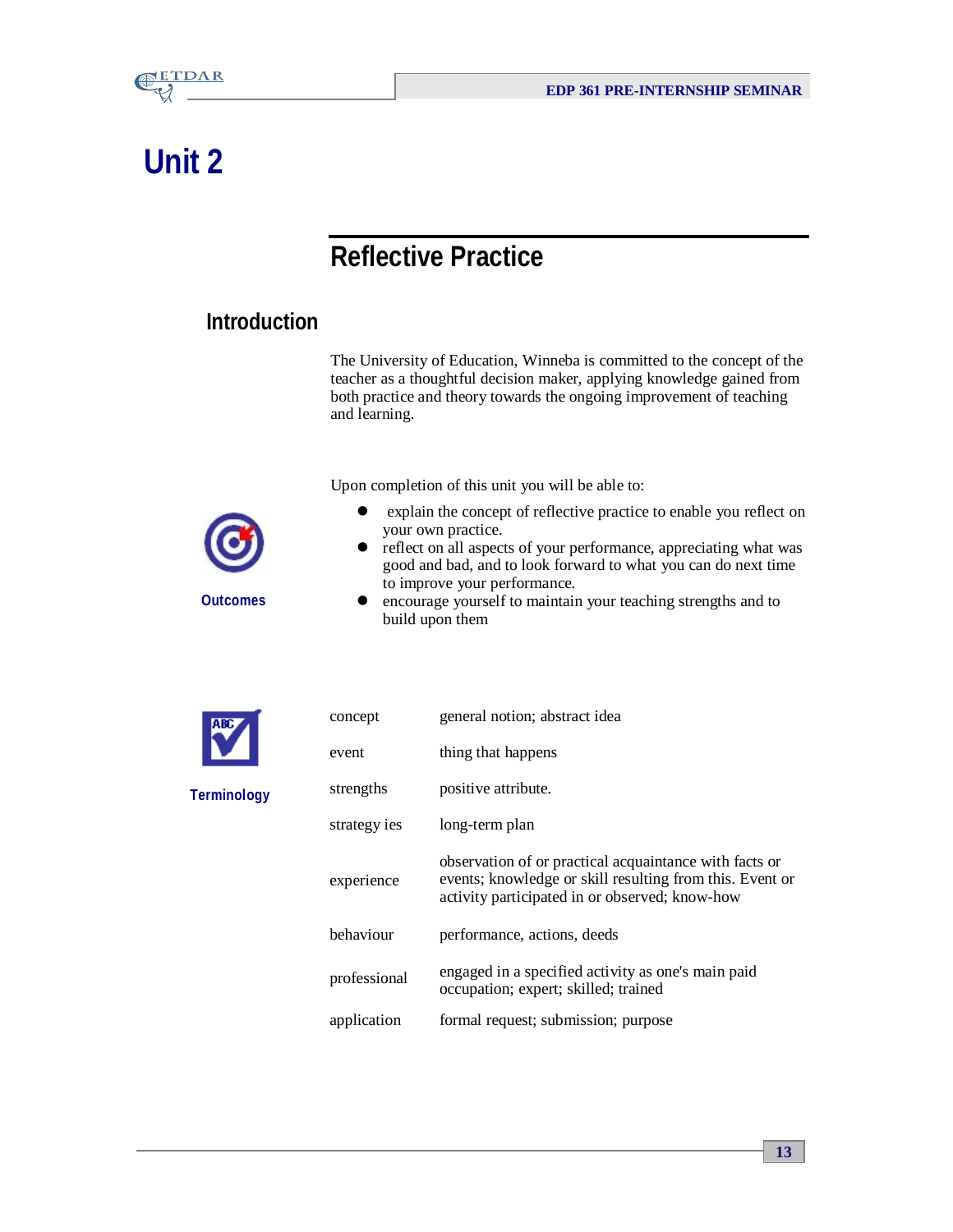

### **What is reflective practice**

#### **What is reflective practice?**

- Reflective practice is a way of looking at your day to day activities or experience with an open mind.
- Reflection is an active process of evaluating one's own practice and devising strategies of making things better. (Schon, 1983).

#### **Reflective Practice in Teaching**

- $\checkmark$  Reflective practice in teaching involves looking back and evaluating your teaching experiences. It is the process of witnessing your own teaching experience in order to take a closer look at it.
- $\checkmark$  Through reflection, teachers can identify ways to improve the quality of their work.

#### **Who is a Reflective Practitioner?**

- A reflective practitioner is someone who develops the ability and willingness to examine past and present experiences in relation to future behaviour and in guiding professional practice.
- Every individual needs to reflect on every aspect of his/her life. The ability to reflect is a valuable part of human life for as Plato says, 'the un-reflected life is not worth-living' (Plato in Taylor, 2000 p 10)

### **Reflecting on your practice**

#### **How do you reflect on your practice?**

Reflection in teaching may go through some basic steps. Now, let us look at the following four steps:

- Step 1: A Description of the Event
- Step 2: Analysis and Interpretation of the Event
- Step 3: Meaning and Application (Strengths and Weaknesses)
- Step 4: Implications for Action

#### **Step One: What? Description of the Event**

Write a description of the teaching experience using the following questions as guide:

- $\checkmark$  What was I trying to achieve?
- $\checkmark$  What did I do?
- What were the effects of what I did (or did not do?)

#### **Step Two: Why?**

#### **An Analysis and Interpretation of the Event**

Write your analysis. Some of the following questions might help you to analyze the events.

- Why do I think things happened the way they did?
- Why did I choose to act the way I did?
- Why did I respond as I did?
- How did I feel in this situation?
- How did my actions match with my beliefs?
- How the context might influence the experience?
- What did I do effectively?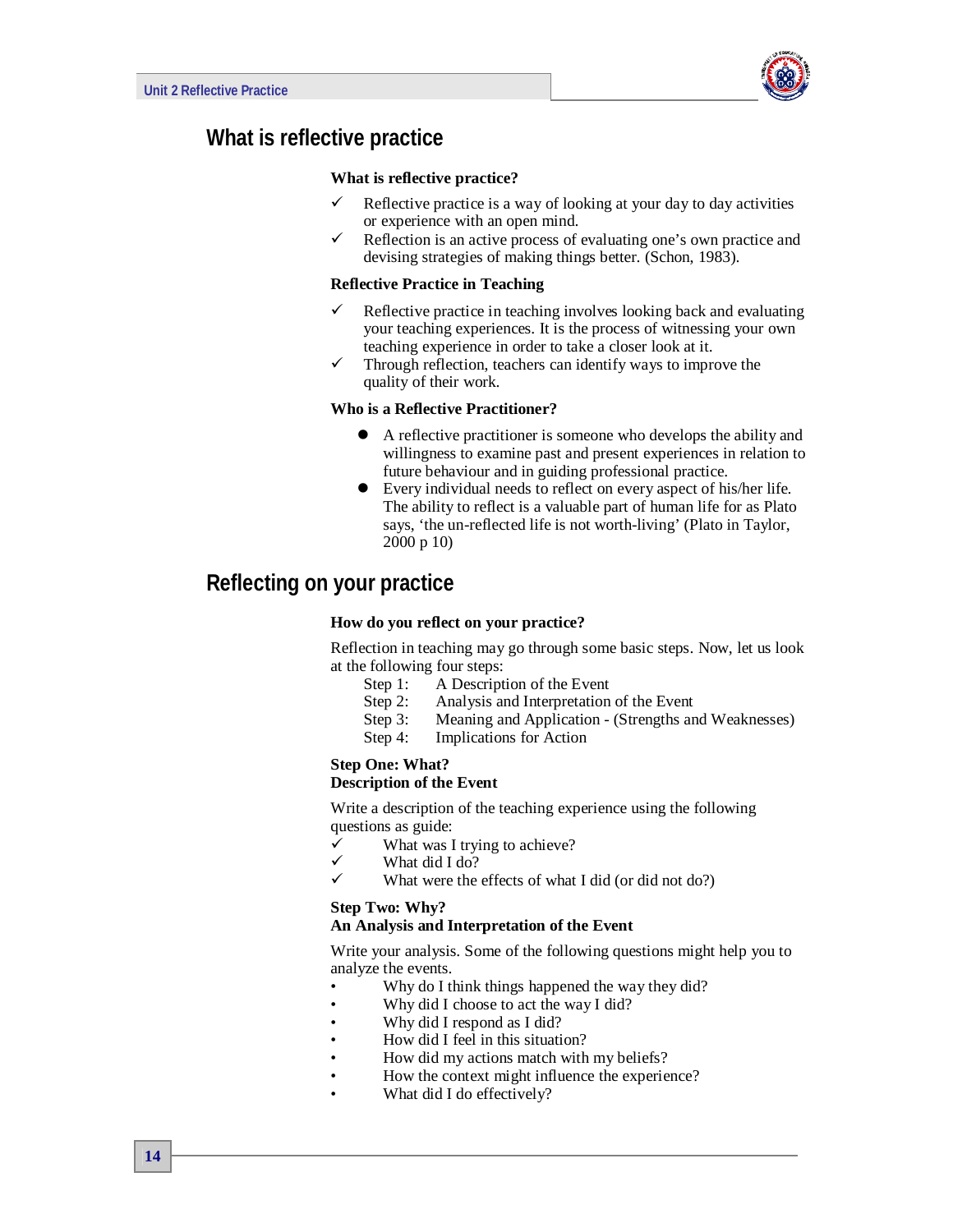

#### **Step Three: So What? (Meaning and Application)**

Being able to describe something and find out why it happened that way is not enough to improve your teaching. You need to see the overall meaning of events in order to use them to improve teaching practice. You may consider the following questions at this stage.

- What were the essential strengths of the lesson?
- What did I do that was not effective?
- Where do I need improvement as a teacher?
- What are some other ways to present the lesson that would be just as effective or more effective?
- What have I learned from this?
- How could I improve?
- How might this change my teaching in future?

#### **Step Four: Now What? (Implications for Action)**

- At this stage, reflection moves into action planning. The most powerful reflection focuses on student learning; how you will vary your teaching to improve learning for your students.
- What will I do differently?
- Can you think of another way you might have taught this lesson?
- How can I modify my teaching if a similar situation were to happen again?
- What help do I need to assist me act on the results of my reflection?

## **Unit summary**



In this unit you learned about how to reflect on your teaching in order to improve upon performance. The steps that aid reflection are:

**Summary**

Step 1: A Description of the Event Step 2: Analysis and Interpretation of the Event Step 3: Meaning and Application - (Strengths and Weaknesses) Step 4: Implications for Action

Benefits of reflective practice include the following:

- $\checkmark$  Can generate practice-based knowledge, as it is based on real practice
- Can help teachers to make more sense of difficult and complex practice.
- Reminds teachers that there is no end point to learning about their everyday practice.

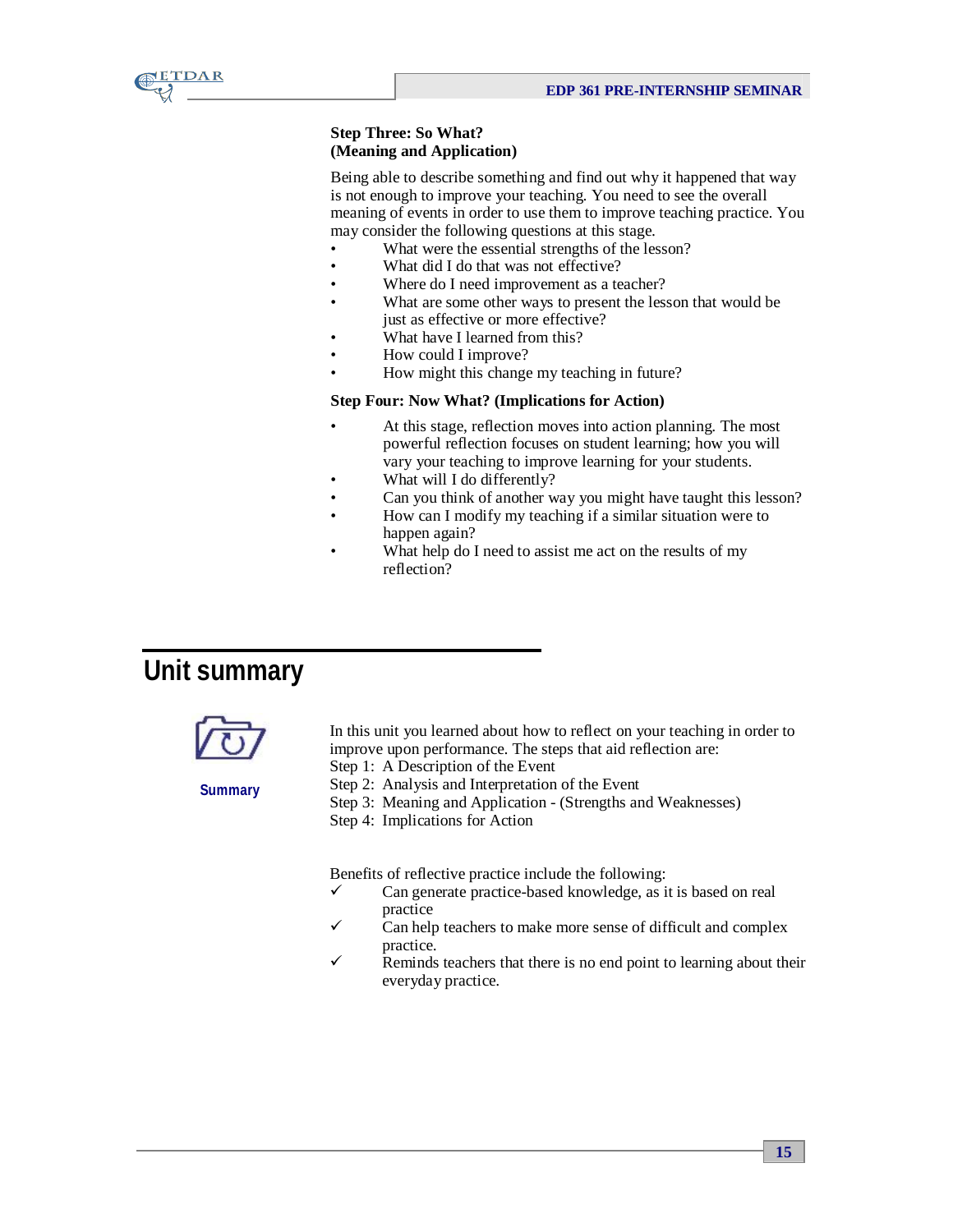

## **Assignment**



**Assignment**

#### Group Task

- 1. Break into your groups for 20 minutes and prepare a 5-minutelesson.
- 2. Come and role play the lesson.
- 3. Go back into your Groups for 30 minutes and use the guidelines to reflect on the teaching.

#### READ:

ATHERTON J S (2005) *Learning and Teaching:Reflection and Reflective Practice* [On-line] UK: Available: http://www.learningandteaching.info/learning/reflecti.htm http://www.ukcle.ac.uk/resources/reflection/teaching.html

# **Assessment**



Groups present reports to the whole house on their reflections.

**Assessment**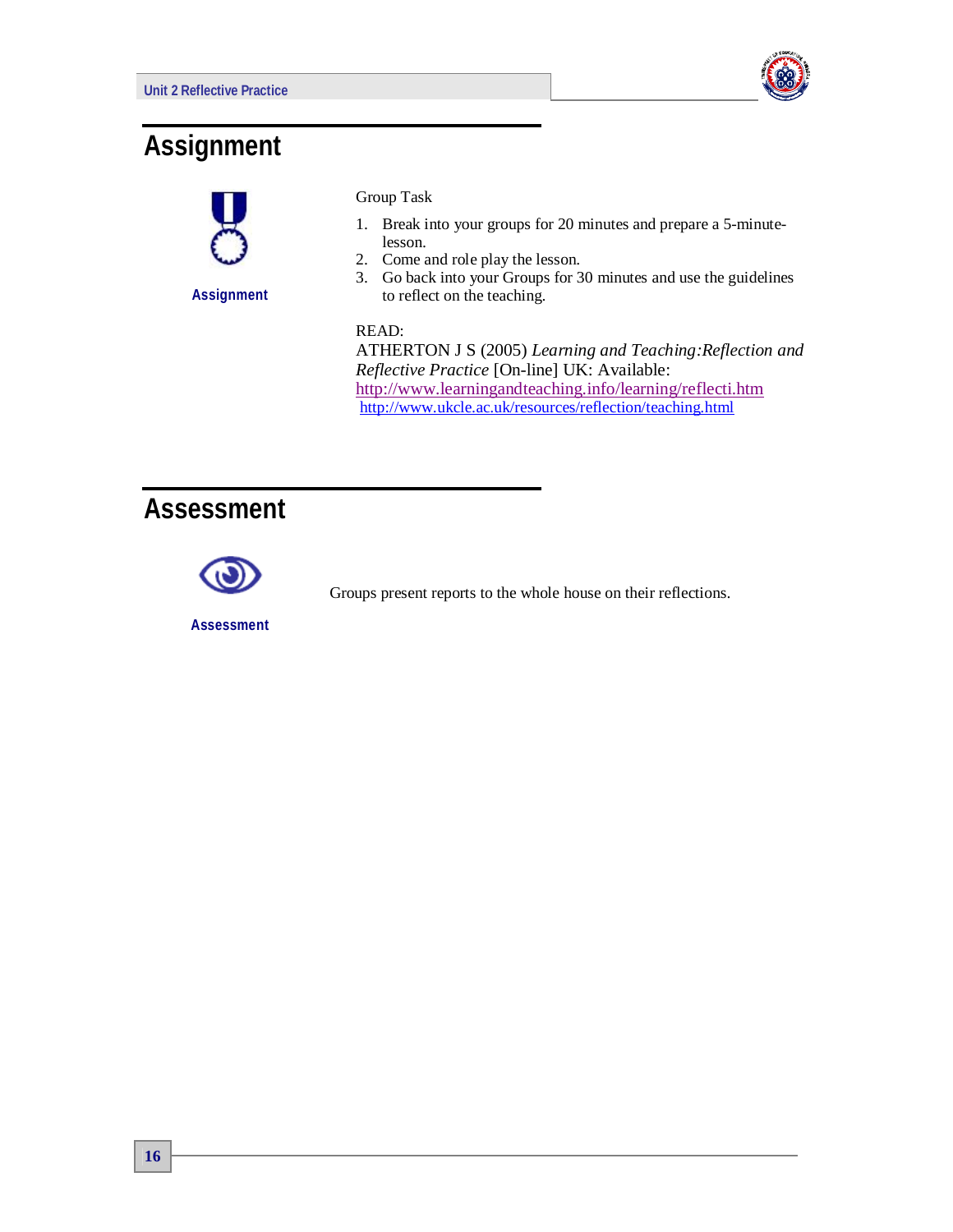

# **Unit 3**

# **[Add unit title here]**

### **Introduction**

[Add introductory text here]

Upon completion of this unit you will be able to:



**Outcomes**

- [verb] [complete the sentence].
- *[verb]* [complete the sentence].
- *[verb]* [complete the sentence].
- *[verb]* [complete the sentence].
- *[verb]* [complete the sentence].
- *[verb]* [complete the sentence].



**Terminology**

| [Term]:    | [Term description] |
|------------|--------------------|
| [Term]:    | [Term description] |
| [Term]:    | [Term description] |
| $[Term]$ : | [Term description] |
| [Term]:    | [Term description] |
| [Term]:    | [Term description] |
| [Term]:    | [Term description] |
|            |                    |

[Term]: [Term description]

## **[First topic heading]**

[Add topic text here]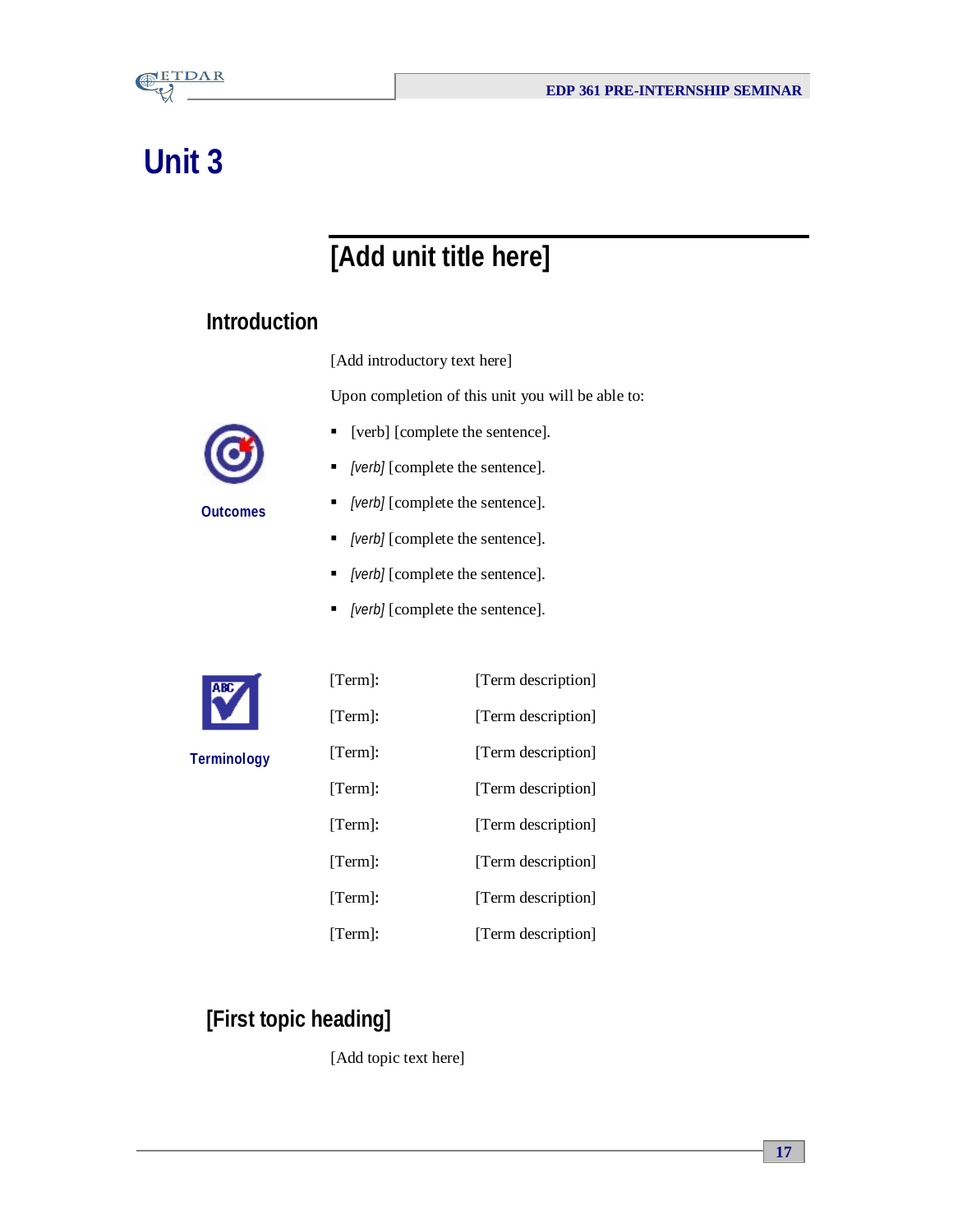

## **[Second topic heading]**

[Add topic text here]

# **Unit summary**



In this unit you learned [Add summary text here - you may wish to use the unit outcomes to write this text]

**Summary**

[Continue your body text here]

# **Assignment**



[Add assignment text here]

**Assignment**

[Continue your body text here]

# **Assessment**



[Add assessment text here]

**Assessment**

[Continue your body text here]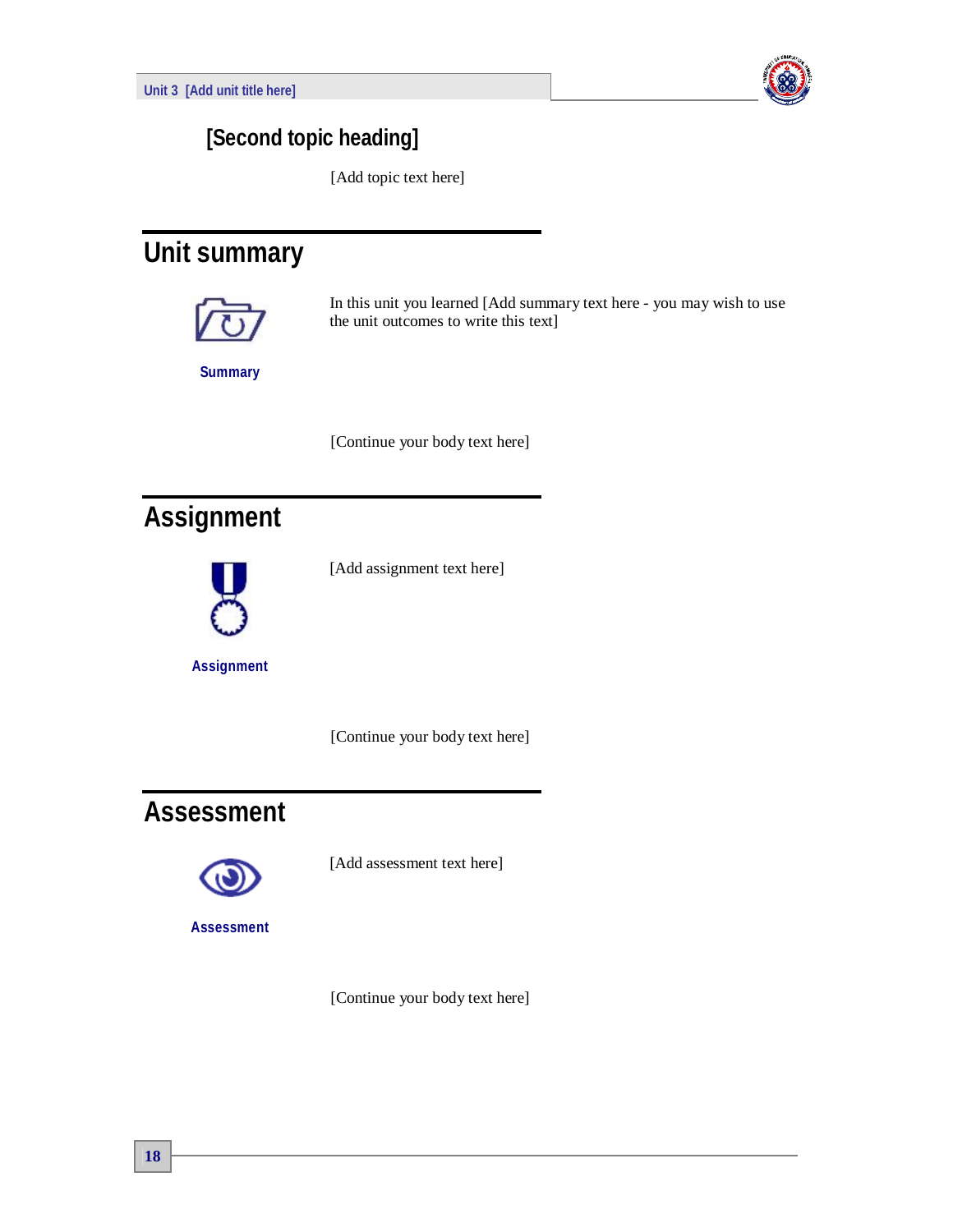

# **[Add unit title here]**

## **Introduction**

[Add introductory text here]

Upon completion of this unit you will be able to:



**Outcomes**

- **•** [complete the sentence].
- **•** [complete the sentence].
- [complete the sentence].
- **•** [complete the sentence].
- *[verb]* [complete the sentence].
- *[verb]* [complete the sentence].



**Terminology**

| [Term]:    | [Term description] |
|------------|--------------------|
| [Term]:    | [Term description] |
| $[Term]$ : | [Term description] |
| [Term]:    | [Term description] |
| [Term]:    | [Term description] |
| $[Term]$ : | [Term description] |
| [Term]:    | [Term description] |
|            |                    |

[Term]: [Term description]

## **[First topic heading]**

[Add topic text here]